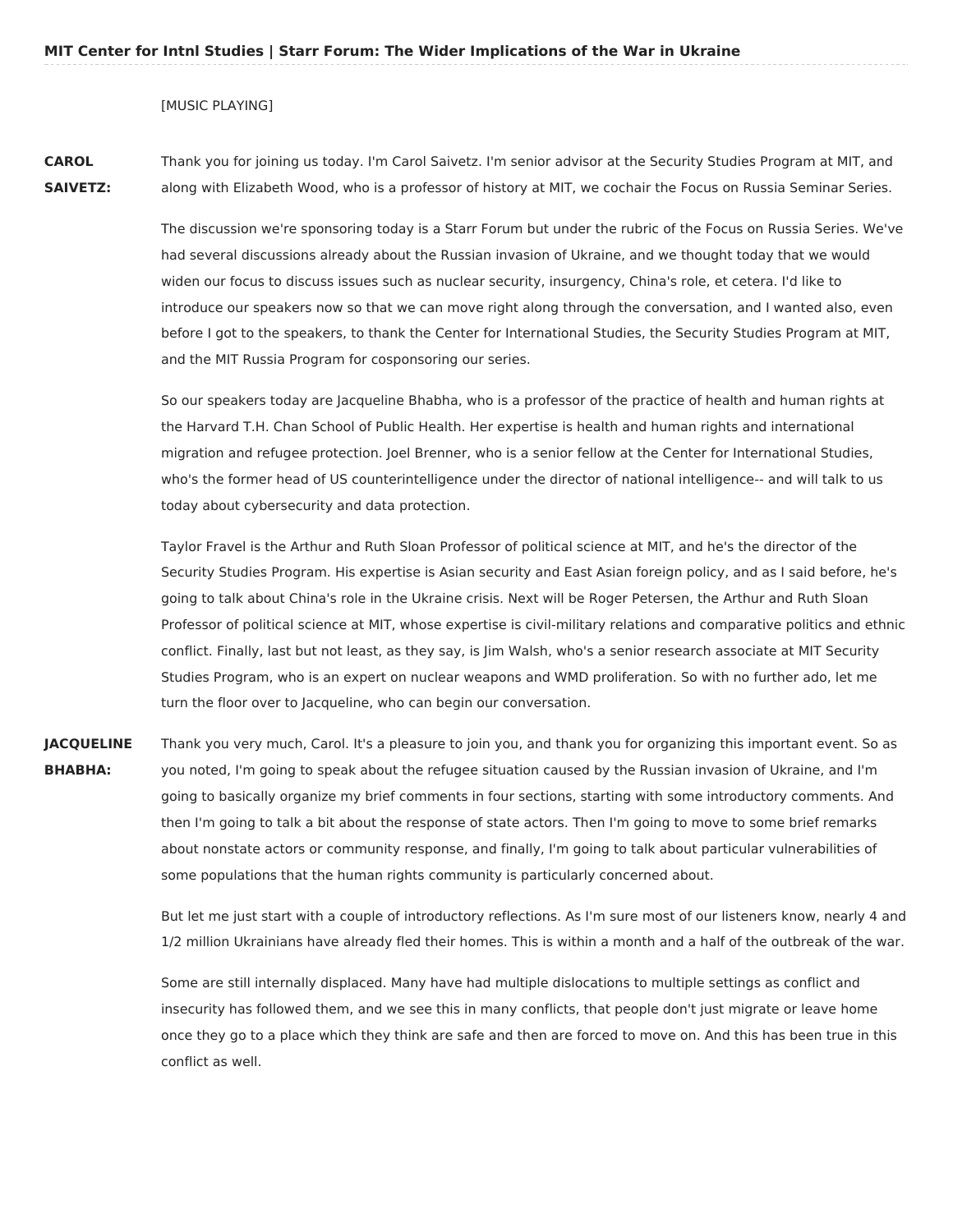And I think, again, as has been noted, this is the largest refugee exodus of Europeans within Europe since World War II. If you make a comparison, at the end of World War II, about 8 million people were displaced. This is after six years of war at the end of World War II in Europe, and here, we already have about 4 and 1/2, 5 million people displaced just within six weeks. So the scale of the human tragedy and the human disruption and dislocation is immense.

I do want to note, however, that it's not that there haven't been other very massive forced migration episodes in very recent history. The number of Ukrainians is not that different to the number of Venezuelans who have been forced to leave their homes, and of course, numbers of Syrians and Afghans have also been in the many millions. We don't have clear figures about Tigrayans, but there's a massive conflict going on in Ethiopia, too. So my first introductory point here is that this conflict has received extraordinary attention, extraordinary media attention, and there has been, therefore, an extraordinary public response, something which is in many ways positive. But it does also highlight how different and inconsistent our response to human tragedy is.

Second introductory comment I wanted to make is specifically about one population, which is children. According to a UNICEF report put out last week, over 50% of Ukrainian children have been forced to leave their homes, over 50%. And for those of us who work on the links between human rights and migration, this is an extraordinarily significant number because we know that the consequences of forced migration, of conflict, of the sort of disruption that these children are experiencing are not short term. These children are likely going to have traumatic impacts maybe for their whole life, so what we've witnessed in the past six weeks is really the beginning of something that may well impact a whole generation of Ukrainian kids.

And my third point-- and again, this is something that I think many of our listeners will be familiar with-- is that we've also seen not just the consequences of the conflict for expulsion or forced migration but also for entrapment. And this, again, is a drastic humanitarian situation. I'm thinking particularly of Mariupol, where the reports of starvation and of the deliberate killing and maiming of civilians in violation of international law, have been really acute, and I'm sure we're going to hear more about this in our panel. But the fact that there is a nuclear deterrent in this conflict has meant that many of the most fundamental laws of war are being violated with impunity, it seems.

So let me move on now to the response of state actors, and I think the most important point to make here is that the response to Ukrainian refugees has been unprecedented. The European Union has never before opened its arms and its doors in the way that it is doing now. To speak a little bit more technically, within less than a week of the commencement of hostilities or commencement of the invasion, on March the 1st of 2022, the European Union activated something called the Temporary Protection Directive, which is a very important anticipatory move to create a baseline of protection across the Union.

This directive was brought into effect as a piece of EU equipment or policy after the Bosnian war, but it has never been used before. It's never been activated, and I don't think anybody ever thought it would be activated because its terms are so generous. But here we are. As of the 1st of March, the Temporary Protection Directive is now activated across the Union.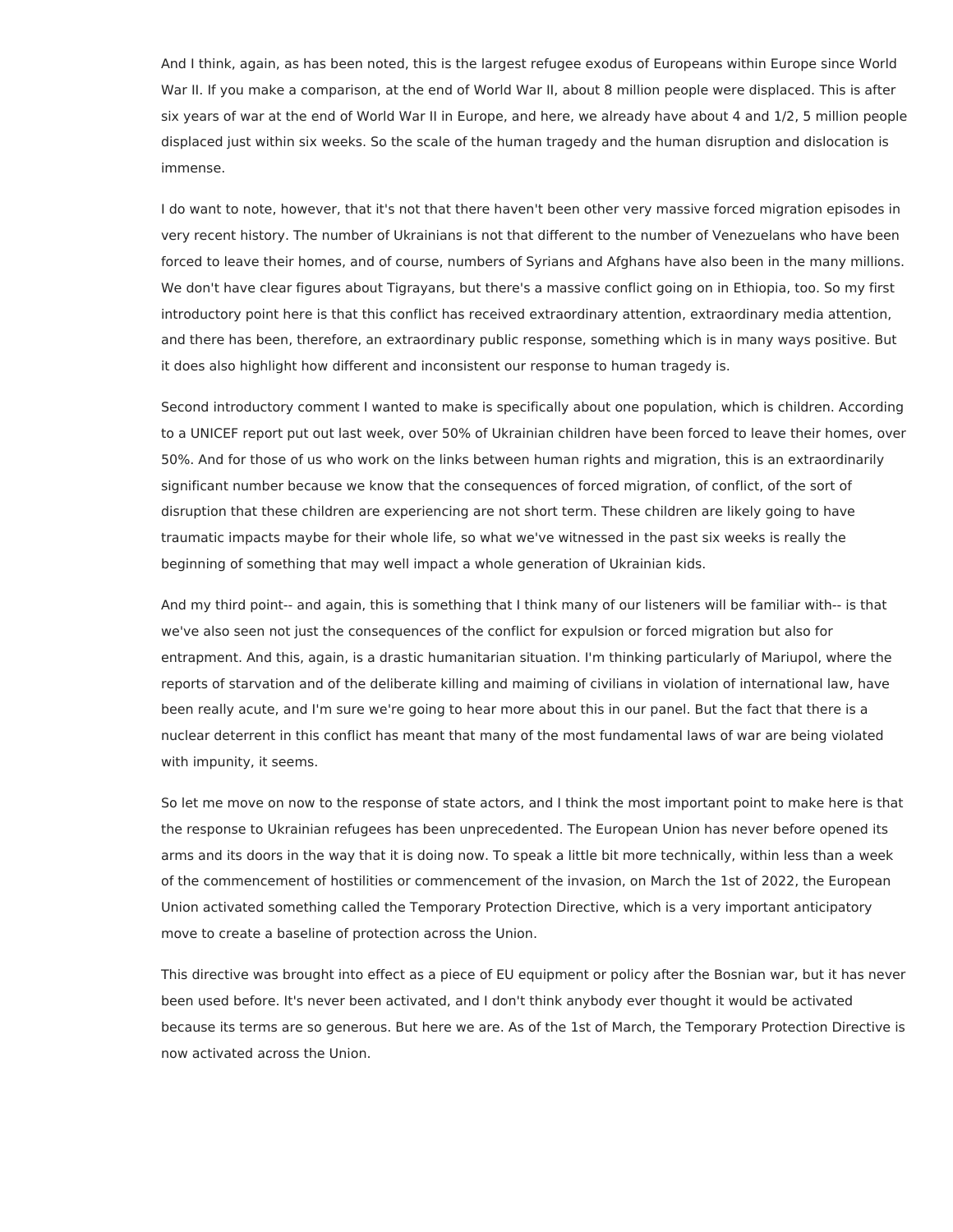So what does that mean? It means a couple of very important things. Firstly, it means that anyone who was a citizen or a legal resident or a refugee or someone with equivalent legal status living in Ukraine on February 24 and who was in Ukraine on February 24 is given permission, legal permission to enter the European Union, any European Union member state, and that they have permission, legal permission to stay in an EU member state initially for a year, and if approval is given, which it is likely to be given, for another two years.

So the Temporary Protection Directive means that Ukrainians, unlike any previous group of refugees, have this possible sense of security that they will have three years legally in Europe. That is huge. That makes an enormous difference to one's sense of security and one's state of mind.

It's not just that they have legal access. Legal access brings with it some critical entitlements, one of which is the right to work legally; secondly, the right for children to go to state schools; and thirdly, the right to access at least emergency health care and, for vulnerable groups like unaccompanied minors and others, more than just emergency health care. So this Temporary Protection Directive really changes the playing field for Ukrainian refugees compared to, for example, Syrians or Afghans or many others.

And another thing I want to comment on is that the EU's Directive is a very good example of a flexible anticipatory policy. It's something that many of our human rights lawyers have been asking for for years, that states should anticipate predictable needs rather than always being behind the curve and acting after the needs have arisen. And so by making this declaratory decision and saying that people don't need to apply to be legal- they will be legal if they just register for a residence permit-- the EU has set a very high baseline of protection, a baseline which will have certainly psychological and emotional and, of course, legal impacts for the refugee population.

And another important related point is that this approach means that the asylum systems of the different EU member states won't get overloaded because people don't need to apply for asylum. They have a legal residence for at least three years. So that's really, I think, an important point.

There is a lot I could also say about different member states' responses. I think we've all read how for the first time ever, Poland and Hungary have accepted that there are legitimate refugees, and they have opened their arms. Germany is dusting off the protocols that it used in 2015 for the Syrians and really coming up to scratch very quickly to institute procedures which enable arriving Ukrainians to get inserted into housing, into schooling, and so on. And other West European countries have really, again, demonstrated a willingness to act which has been unprecedented, the Netherlands in particular, which has been fairly hostile to many previous flows of refugees.

So the summary point here is that the EU's response is something which sets a wonderful precedent, I think, for previous and future refugee flows and will, at least in part, mitigate the tragedy that so many Ukrainians have experienced and are continuing to experience. That said, of course, though, the challenge is immense because the scale of arrival and the scale of harm and devastation are huge. And it's been really interesting to observe the ways in which communities have responded and businesses and local organizations and, of course, faith and other based entities.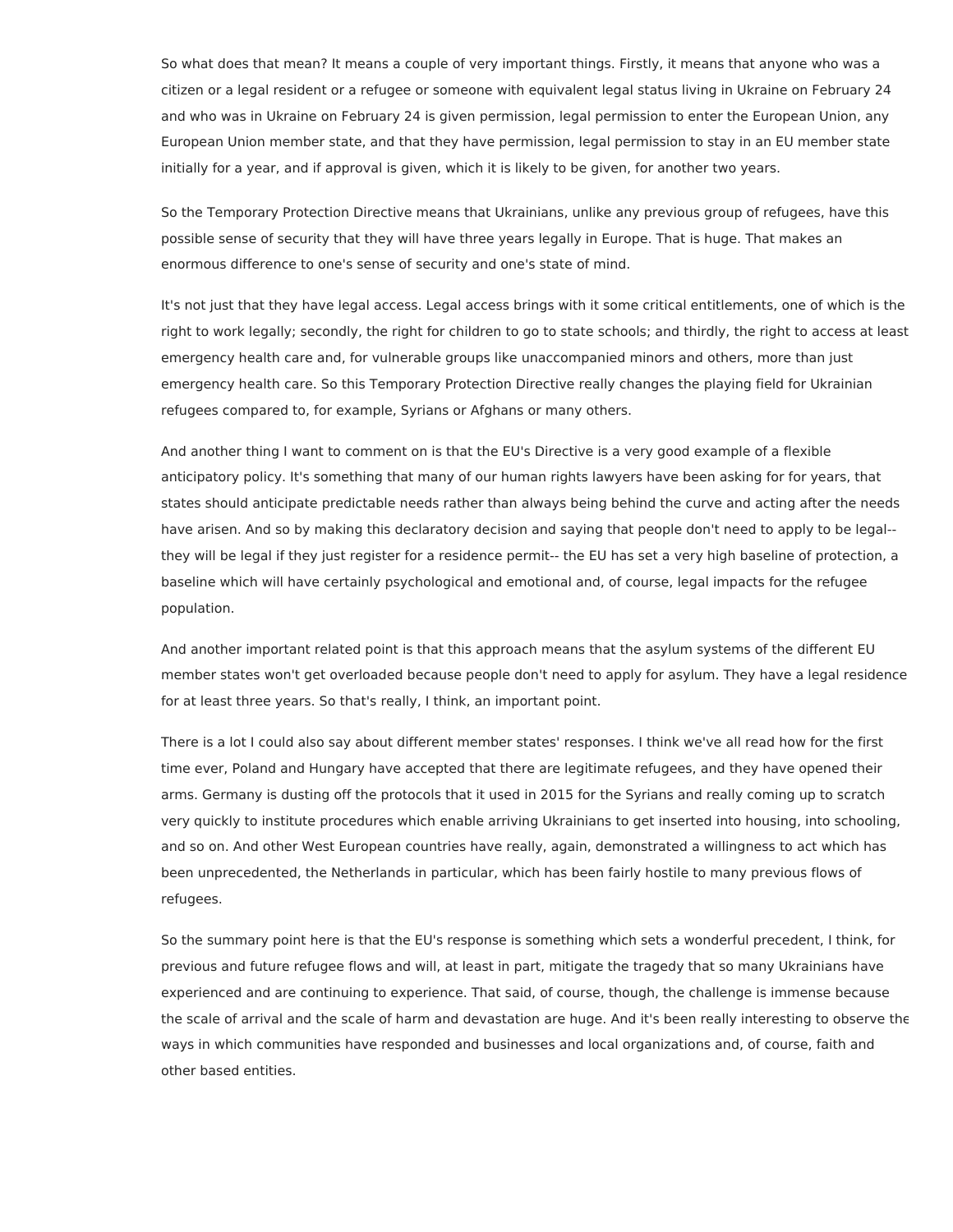So for example, Airbnb has made available over 100,000 spaces free of charge. Western Union is not charging relatives who are sending money to Ukrainians. Teachers are using Apple Translate and other tools to quickly absorb children without saying, oh, we have to put them in special situations because they don't speak the language.

All of this is, I must say, unprecedented. And there's a kind of ramping up of just making food, housing, protection, mentorship available, which is really a heroic effort. So any [INAUDIBLE] you speak to-- and I've spoken to several recently-- will tell you how people are bringing food, bringing clothing, are standing with placards saying they have one couch available for a single woman, or they have a room available for a family without pets or whatever it is, so a really remarkable response.

My final point, though, is, of course, that despite this generous outpouring, we're seeing many, many very concerning developments, even amongst this relatively privileged refugee population. Firstly, we are already seeing retrenchment. Hungary, for example, which initially welcomed these white Christian refugees with open arms, is now pulling back from some of the provisions of the Temporary Protection Directive. I won't go into details, though I'm happy to answer questions, but there's clearly a sign that that initial sense of, yes, we are in this together is perhaps fraying. And I think the recent announcement of Orban's election is only likely to increase the risks to the many refugees who are in Hungary, though I should say there are extraordinary organizations like the Helsinki Committee and others who are working 24 hours a day, seven days a week.

And finally, there are other vulnerabilities that we need to think about. As in any such situation, the risks to women and girls of exploitation, of violence are exacerbated, and we are already hearing concerning reports. And the same is true of unaccompanied minors.

In these mass exodus situations, you often see abusive adoptions. You see exploitation and trafficking people, really exploiting vulnerabilities, so unfortunately this massive exodus is no exception. So I leave my comments there. Thank you.

**CAROL** Great, thank you so much. Turning it over to Joel.

#### **SAIVETZ:**

**JOEL BRENNER:** Well, thanks for having me this afternoon. It's a pleasure to address this group. I'm going to talk about cyber network operations, computer network operations in Ukraine and in Russia and defense in the United States.

> I'm not going to talk about cyber war, and I want to discourage the use of that term altogether. We're not in a cyber war any more than we're in a javelin war or an AK-47 war. We're in a war that has cyber aspects to it, and it's anything but a stand-alone cyber event.

What are we seeing now? The enormous amount of destructive attacks by various Russians, not always precisely attributable but clearly Russian, to more than a dozen places in Ukraine. Some of them were in January, mostly in February, mostly preinvasion, not so much during the invasion. In mid February, the UK government reported that the GRU-- that's Russian military intelligence-- was almost certainly involved in various disruptive DDoS attacks against the financial sector in Ukraine, and the Ukrainian cyber emergency response team known as the CERT has told us that there have been lots of malware attacks on Ukrainian systems and in one case at least from Belarus rather than Russia.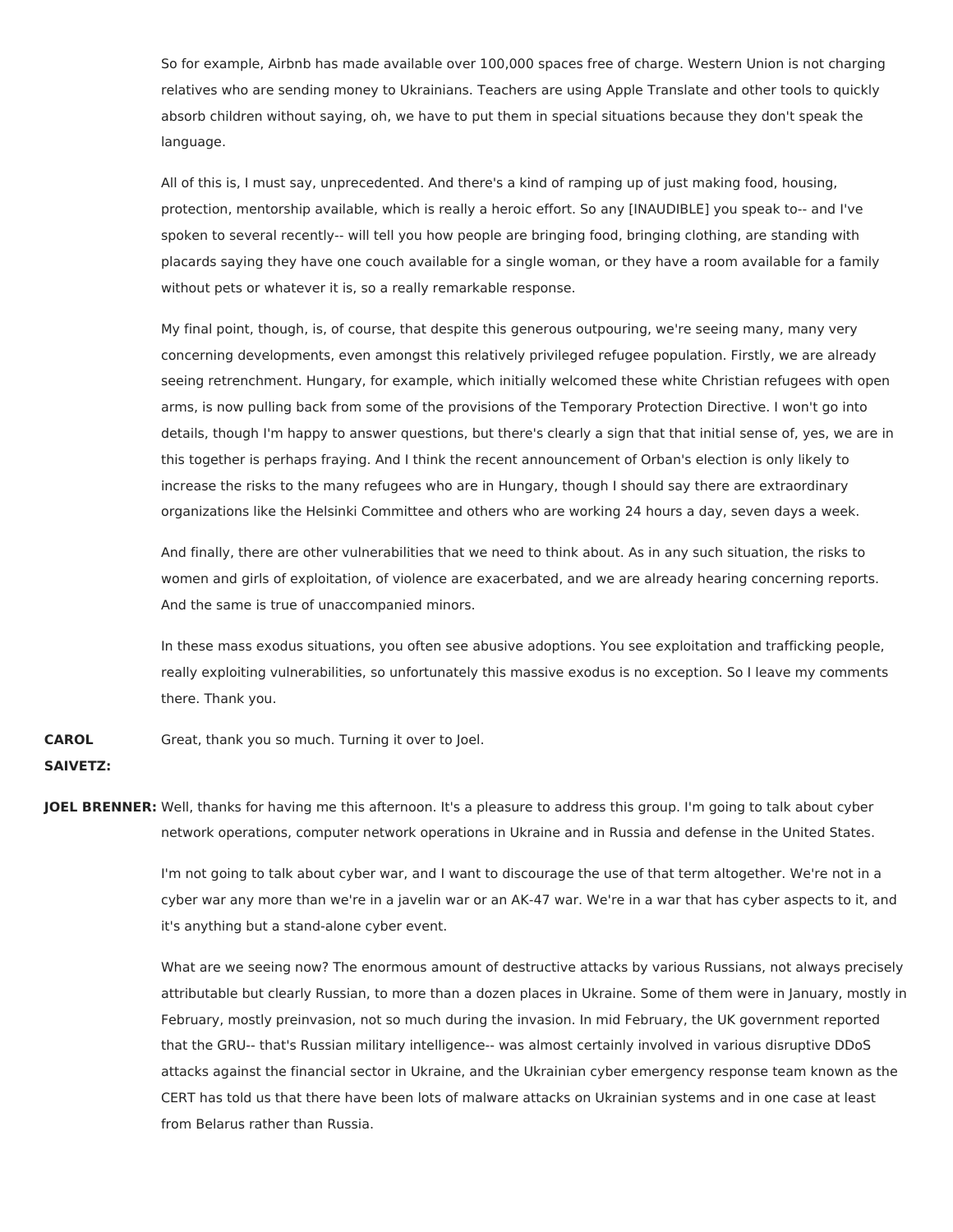What we haven't seen, however-- and I'm now looking at a report from Kevin Mandia from Mandiant because Mandia is speaking publicly, and he's one of the few who are actually in the front line speaking publicly. We haven't seen, according to him-- there are better-known groups like Energetic Bear or Berserk Bear or Isotope or Dragonfly. We haven't seen them out of their ordinary sort of patterns of operations. Same goes for Russian foreign intelligence, the SVR.

And this looks like a puzzle at first, but it's really not. If you're blowing up the hospital and if you're blowing up the power plant, taking out its cyber network really is sort of beside the point, isn't it? So the Russians are just- they're blowing things up. And going into delicate, long-preparation cyber attacks when you can go into much more destructive kinetic attacks doesn't make much sense.

Now on the Ukrainian side, starting two days after the operations, the Ukrainians announced the formation of an IT army, and that has been quite astoundingly effective. They are fighting digital intrusions, and they are fighting back. Reuters in mid March announced that the Russian telecoms firm Rostelecom and Russian Digital Ministry both reported substantial cyber attacks. And there have, if you've been following the news, as this audience, I think, is, is aware that the Ukrainians have pulled off massive data heists from Russian military and intel sites that have really been seriously compromising.

We also know that there have been seven general officers killed in this war so far. That's extraordinary. Now, how has that happened? In at least one case, we know that a general officer was speaking on an open cell phone. Now, it's possible that general officer was being reckless, but I rather doubt it.

A characteristic tactic in warfare, communications tactic in warfare is when your enemy is communicating in ways you can't find or in ways you can't intercept or decrypt or decrypt quickly enough. One tries to herd those communications from media that you can't intercept or decrypt to open-source communications that you can. I think that's what's happening here, and I suspect that Western intelligence services, probably chiefly CIA but maybe also MI6 and Israeli intelligence, have long known were those nodes are of classified communications and have told the Ukrainians where to put ordnance to blow them up. So I think what we've seen is a herding of Russian secret communications into the clear as a result of network operations of which we can be proud, by the way.

Turning to the United States, there's been substantial years-overdue emphasis on network defense. Those of us who used to have hair and were tearing it out over the lack of seriousness in this are starting to really see some payoff in this respect. On March 22, the House passed-- and the Senate had previously passed-- the cyber crime bill that requires lots of illumination of cyber crime, much more heavy reporting. There's also been another bill passed that is making American companies much more open about what's going on in their networks. It's about time.

These steps are not going to prevent determined Russian attempts to penetrate those networks. What they will do, however, is make penetration somewhat more difficult in some cases and make resilience greater because the attacks will be reported more quickly, understood better. And then the cavalry, so to speak, the cyber cavalry can go to the aid of those companies much more quickly.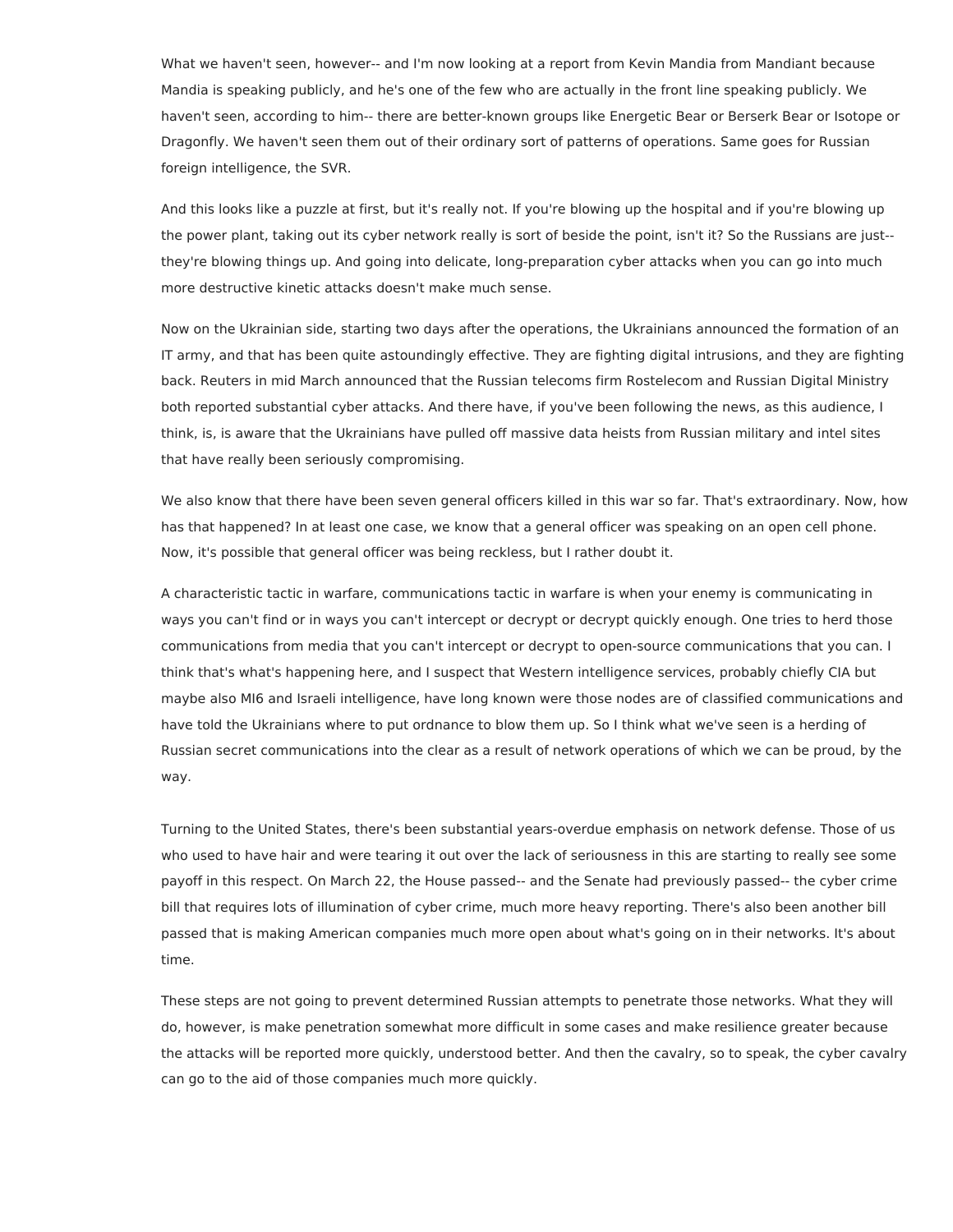The White House has sort of but not clearly denied an NBC report on 24 February that the president has given a menu of options for the United States to carry out massive cyber attacks designed to disrupt Russia's ability to sustain its military operations in Ukraine. I suspect this is true. I also think the White House doesn't want to talk about it.

Basically, US intelligence and military commanders-- I'm now quoting the NBC report-- are proposing the use of American cyber weapons on a scale never before contemplated, and among the options reported by NBC are disruption of internet connectivity across Russia, shutting off electric power, tampering with railroad switches to hamper Russia's ability to resupply its forces. None of this has happened. Why not?

Because we don't want to launch cyber attacks against Russia that under the law of armed conflict could be regarded as the equivalent of a kinetic attack and thereby put the United States directly in conflict with Russia. We don't want that. They want it even less than we want it. Besides, they haven't attacked us yet, so the idea that somehow we should be conducting massive cyber attacks against Russia when our strategy is not to be in direct conflict with Russia doesn't make a lot of sense.

It's not, by the way, because our defenses are so great. Of course, the Russians could attack us, turning the question around a little bit. As Mandia notes, we haven't seen an escalation outside of Ukraine. He says, it's like we're bracing for impact. Everybody is on high alert.

This is more of a puzzle. Why haven't the Russians attacked us? Well, for some of the same reasons, and, of course, they still might. But I think there are several reasons, and here's what I think they are.

First place, it wouldn't accomplish anything. Putin's goals in Ukraine are not going to be furthered by going into conflict with the United States and messing around in our networks. It just won't accomplish anything.

Secondly, as the director of GCHQ-- that's the equivalent of British NSA-- Sir Jeremy Fleming said only a few days ago, while some people look for cyber Pearl Harbors, it was never our understanding that a catastrophic cyber attack was central to Russia's use of offensive cyber in their military doctrine. OK, we haven't seen it because that's not how they play ball. Third, it might cross our own red line, whether we've consciously drawn it or not. Putin wants a direct fight with the US military even less than we want one with his military.

Now, there's a lot of conversation about what if it came to nukes-- serious issue. Russia military doctrine is that they would use them if Putin thinks his regime is threatened. It's not.

Putin is not suicidal. A general exchange of nuclear weapons would be suicidal. It's not what he's after.

Could he use a tactical nuke in Ukraine or drop one into the Baltic or the North Sea? Yeah, he could. What would the Chinese reaction to that be? The Chinese are already really unhappy with the Russians because this is a strategic disaster for them.

I think if that happened, we wouldn't necessarily respond with a nuclear response. We would have precision weapons. We might attack launch sites, with promises not to do more.

That's a very hairy scenario, but it's a mistake just to focus on Putin's red lines. Putin's thinking about our red lines, and you should, too. His risk of escalation is even greater than ours because for him, he faces the prospect of regime change. We don't.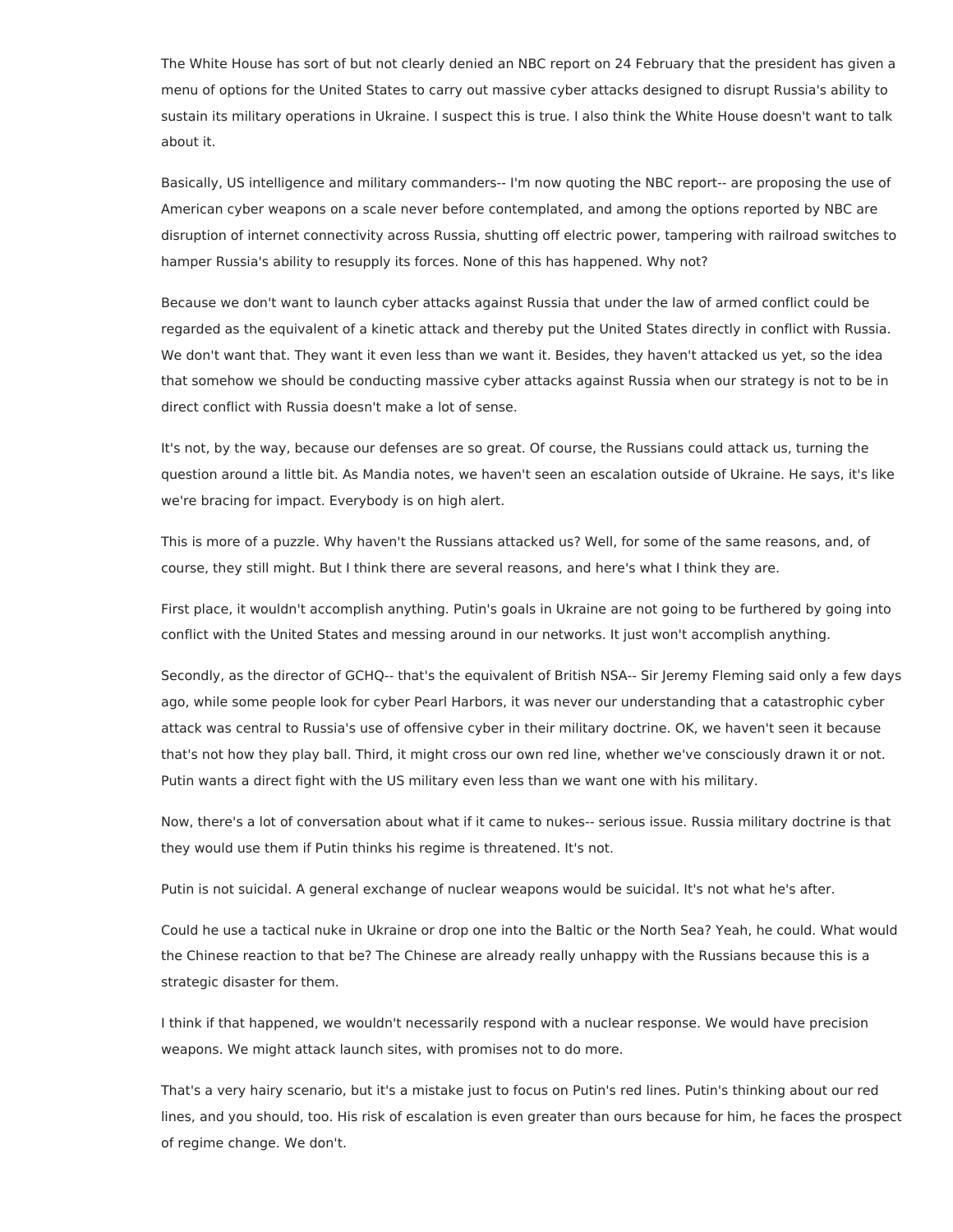I, therefore, would be inclined to send in those Polish MiGs. I would also supply the Ukraine with antiship weapons that could sink any ship in the Baltic fleet that got anywhere near Odessa. And it's also worth thinking about not a no-fly zone but, as Timothy Naftali recently suggested, a no-fly corridor, a humane corridor.

We've already blown past one of Putin's red lines. I think we ought to be-- this takes steady nerves, a cool head, but also a stiff backbone. Otherwise, you allow Putin or anybody else with nuclear weapons to make the rest of the world think they cannot be confronted. That would be a strategic disaster.

Finally, let me just say this about Russian information space. They've really lost the information war externally. Nobody believes anything that they say, and the revulsion against Russian behavior is almost worldwide.

But Putin believes that the Soviet Union lost the Cold War because they couldn't control their own information space. That is why he has closed his information space. Penetrating it now is one of our great objectives, ought to be one of our great objectives. Thank you.

**CAROL** Thanks so much, Joel. Taylor, your turn.

**SAIVETZ:**

**TAYLOR FRAVEL:** Thanks, Carol, and thanks to everyone at CIS for putting this together. It's a great pleasure to be with all of you today. I've been asked to focus on China, and I'm going to try to answer three questions. What has been China's response? Why is China responding the way in which it has been responding, and what are the implications of China's response?

> So first to start, what is China doing? How has China responded to Russia's invasion of Ukraine? As summed up, I believe, first by a friend and colleague of mine, Evan Medeiros, you could sort of view the Chinese response as a sort of pro-Russian neutrality. And so on the one hand, China leans very heavily towards Russia but is not seeking to become directly involved in the conflict or provide substantial direct military support to Russia.

> So what are the diplomatic, economic, and military components of the Chinese response? I think the most sort of noteworthy aspect of China's response has been in the diplomatic realm, which has been to accept and amplify Russia's view of the origins of the crisis, which is NATO expansion. This reflects Chinese concerns about US alliances more generally, but it is also an attempt to place the onus for resolving the situation created by Russia's invasion of Ukraine on the United States.

China refuses to call it a war, has never referred to it as an invasion, very rarely maybe references the flames of war, but generally, it's described as a situation, [CHINESE], or as a crisis, [CHINESE]. And so they've downplayed the severity of what's happening. Other elements include somewhat paradoxically underscoring the importance of sovereignty and territorial integrity in the UN Charter. This is one effort, I think, to nod slightly in Ukraine's direction, despite the overwhelming tilt towards Russia.

Also with Russia, China sort of accepts and amplifies Russian propaganda and talking points, most recently regarding US so-called military biolabs in Ukraine. And this is not coming out of second-tier Chinese media but from the Chinese Ministry of Foreign Affairs. Of course, there's a refusal to condemn Russia's actions.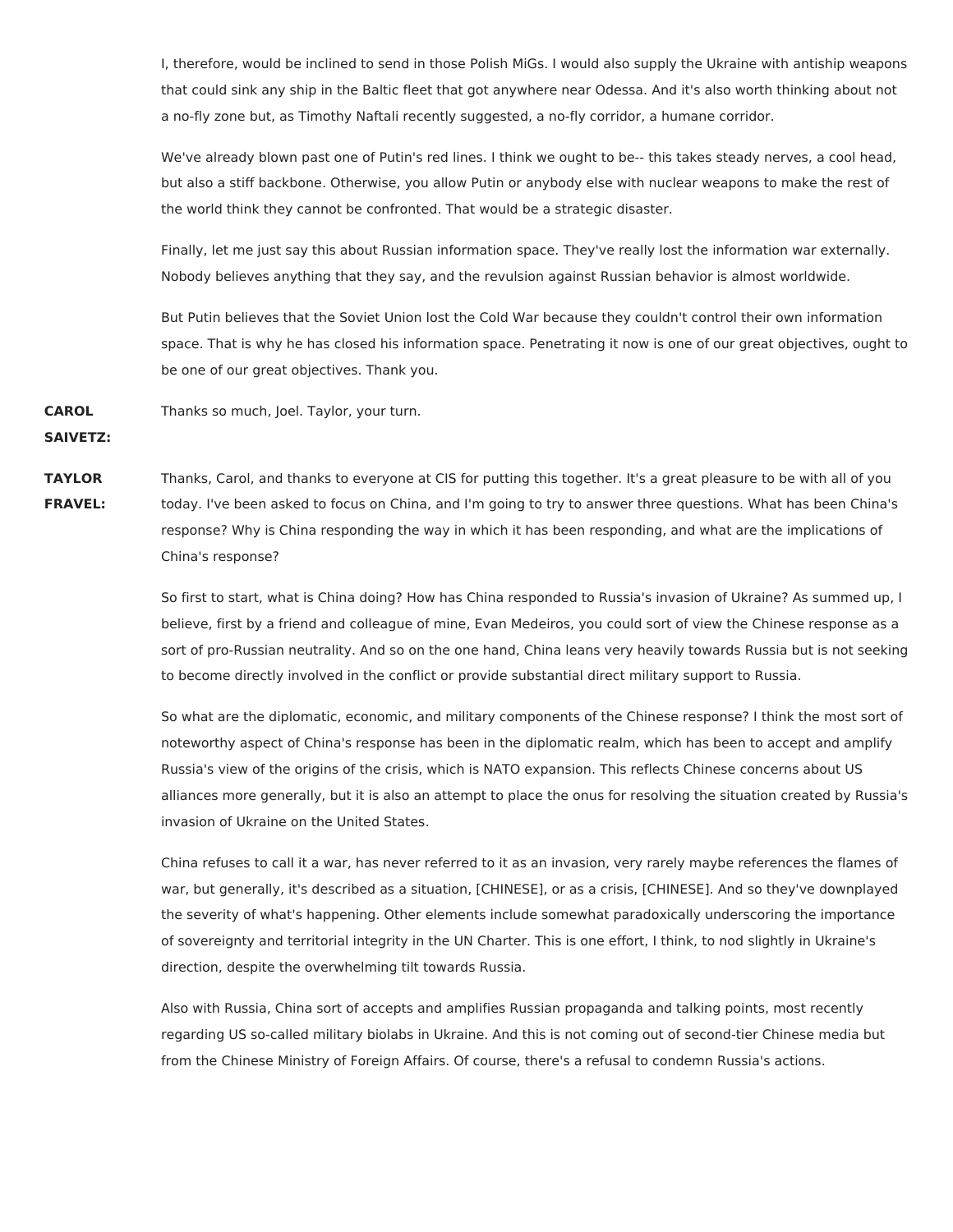On the slightly more, perhaps, positive diplomatic side, there is generic support for peace talks, although if it's not a war, it's unclear what peace talks are intended to resolve. But I think there is an idea that China certainly is open and would support a peaceful sort of settlement. And then of course, on the diplomatic front at the United Nations, there's been a little distance between China and Russia, at least in resolutions that were put forward to the Security Council in the General Assembly, which China abstained but did not veto.

The last element of China's approach has been a six-point humanitarian plan to provide humanitarian relief. So far, I believe that includes \$2.3 million of aid that has been provided, so pretty heavily pro-Russia although trying to strike a somewhat neutral position. On the economic front, China opposes sanctions, often describes them as unilateral sanctions, even though the sanctions are being put in place through coordination of many states from Europe as well as those sort of advanced industrialized economies in Asia. But nevertheless, even though China opposes the sanctions, China so far does not appear to be helping Russia to circumvent or overcome them and, in fact, has been quite cautious in seeking to understand the limits of these sanctions so that its companies and firms do not get entangled in them because that ultimately would be bad for Chinese business and something that China wants to avoid.

Finally, militarily, China is not providing, so far as we can tell in open sources, weapons or other material support for the Russian war effort. They may be providing other kinds of sources that have not-- or other kinds of support- - excuse me-- that have not yet been discussed. But despite some of the reporting earlier, a few weeks ago, China has not sort of heavily backed Russia in this effort by providing what Russia may or may not have asked China to provide.

So why is China doing this? I think there's probably three main reasons but two of which are most important. The first is that China has grown quite close to Russia before the invasion occurred. I think it's important to stress before the invasion.

This culminated in Putin's visit to China on the event of the opening of the Winter Olympics and the issuance of a statement between the two governments on the 4th of February, which I sort of describe somewhat jokingly as a list of shared grievances with the United States and the US-led order. It didn't contain a lot of action items, but it did contain a lot of complaints. And I think from China's standpoint, Russia and growing closer to Russia has been useful, as relations with the United States have deteriorated and atrophied, and although China was hoping for a reset with the election of President Biden in early 2021, that, of course, has not come to pass. And the focus and pressure from the United States on China remains, which has elevated the importance from Beijing's standpoint in terms of growing closer with Russia.

And towards the end of last year, you had an effort by the United States to lead a boycott of the Olympics, and you had a summit of democracies that was convened, albeit, I think, virtually. But nevertheless, I think China felt it was time perhaps to elevate its partnership. And so we don't know what Putin said when he visited and spoke with Xi Jinping on the 4th. I don't believe he informed China of his intention to invade, and Chinese analysts did not believe that an invasion was forthcoming. And so I think China was probably snookered a little bit by Putin in this regard, but nevertheless, it's very hard to unwind the very strong sort of position China and Russia took in early February.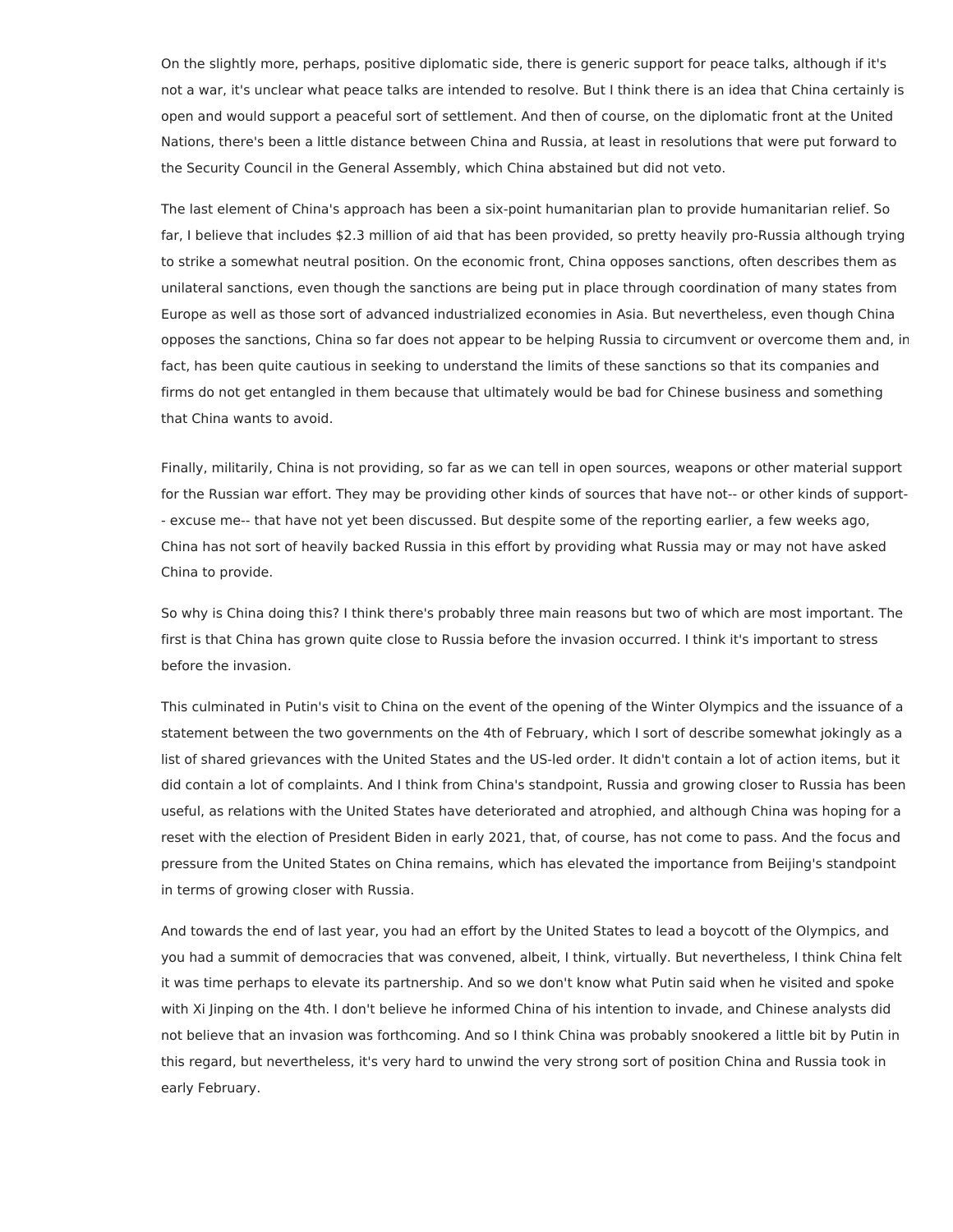The second factor here is related to the first and which is the continued deterioration of ties with the United States. I think China's approach to the conflict and how it talks about the conflict has not so much been to support Russia as it has been to find more ways to criticize the United States. And so for the last two years, China has countered the US narrative of China being a challenge to sort of the global rules-based order by portraying the United States as a source of global instability and an unreliable country.

And so China is viewing and sort of characterizing the, quote, "situation" in Ukraine through this kind of anti-US or counter-US frame which it has. And so this is why NATO gets so much attention, not just because it is a Russian talking point but also because as China has its own concerns about US alliances in East Asia and the way in which they've been strengthened in the last one to two years and the elevation of the quad and so forth. So this is a way of essentially kind of trying to delegitimate the United States and place the onus of responsibility also on the United States for the situation in Ukraine, however far fetched that may seem to the rest of us.

And then finally, I think another consideration has been China does want to see continued global macroeconomic stability, and I think sort of challenging the sanctions or inviting the sanctions to come down on itself could have economic consequences that would go far beyond what China would be willing to stomach at this point. Especially because this is perhaps the most critical year in sort of the Chinese political calendar since reform and opening in 1978 with a 20th Party Congress that will be held this coming fall to sort of put in place arrangements that would consolidate Xi's third term, and perhaps cement his power for an even longer period to come.

So what are some of the implications? Let me talk about implications for four areas. First, diplomacy-- I think this has been a strategic blunder for China in many ways. China, because of its concern about the United States, for the last few years, has tried to drive a wedge between Europe and America, and over the past 12 months, culminating with the February 4 statement between Russia and China and then, of course, China's support for Russia in the course of the invasion, China has basically unified Europe against it in ways that were unimaginable in December of 2020, when China and the EU reached an investment agreement.

It's not just about Russia. It's also about the treatment of European parliamentarians and being sanctioned over their views on Xinjiang. It's about China's treatment of Lithuania and other factors, but nevertheless, China has managed very successfully to alienate the one group of countries it was seeking to cultivate as part of its broader response to the United States.

I think diplomatically, it further strains ties with the United States. It suggests that China presents an even greater challenge to the future of stability and international order because of the way in which it is seen as abetting the Russian action by not condemning or opposing it. I think it also does raise some interesting questions, though, about China-Russia relations and whether or not there are, in fact, some limits on the no-limits partnership because we haven't seen the military aid. We haven't seen an effort to break sanctions and so forth.

I think the implications for the developing world are more open. We primarily talk about this as sort of Europe and other advanced industrialized economies in Asia vis-a-vis their stance on China and Russia, but I think for the developing world, China's narrative may have a little more purchase than we might give it credit to. We don't really talk about that very much. And then, of course, the last implication here is simply the unity of the advanced industrialized democracies around the world and the way in which they've responded because that does have implications for China.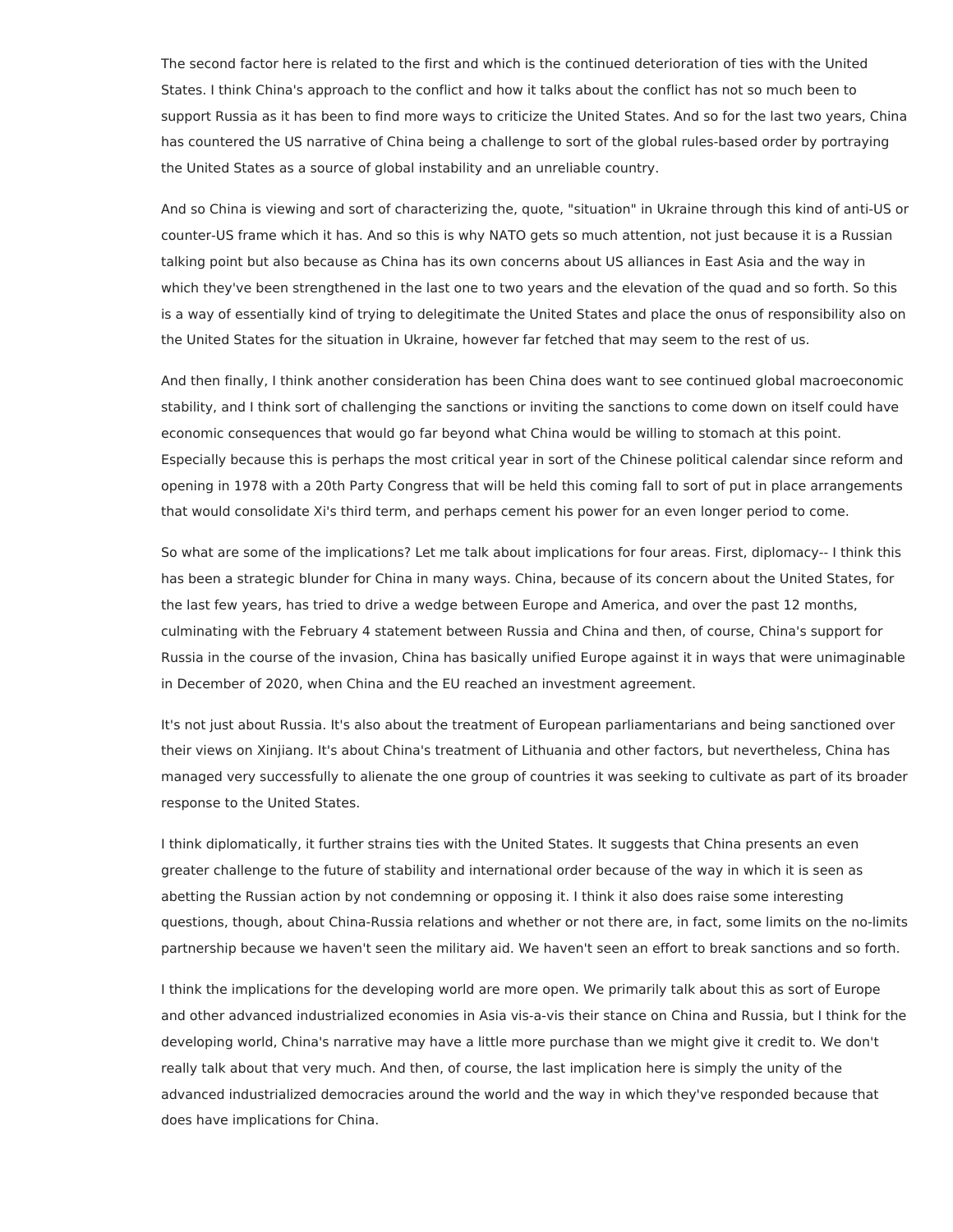Turning to some political implications, I mentioned this is a very important year in the Chinese political calendar, and in some ways, being so closely associated with Russia and its destructive activity in Ukraine and the destruction it's caused in Ukraine and so forth, I think, could open up a potential to criticize Xi Jinping for mismanagement of a really important relationship at a time in which he is seeking to put in place arrangements to consolidate his power and position for many years to come. China, during this year or in any year there's a Party Congress, prizes stability above all else, and in fact, we are seeing a quite unstable international order. And I think that's a challenge.

Finally, turning to Taiwan, I think there are a couple of implications. First, we haven't seen any opportunistic Chinese behavior, and so there's sort of a trope that whenever the West or the United States is distracted elsewhere, China is going to invade Taiwan or take some significant action against Taiwan. And yet again, that has not come to pass, but not to mean it's a serious issue to consider. But certainly, I think it helps provide a broader context for thinking about Chinese calculations.

I think in terms of a future conflict over Taiwan, though, I think China would be looking at the way in which this unity among the OECD states was so quickly formed and able to act quite decisively-- is going to be something that they would have to take into account going forward and especially in terms of the willingness to place somewhat broad economic sanctions, although not sort of total sanctions, since many folks are still buying gas and oil from Russia. I think it also would raise questions in the mind of Xi Jinping of just how well prepared the PLA is to fight a high-intensity conflict because any conflict over Taiwan is going to be much more complicated than the Russian invasion of Ukraine, which essentially involved moving combined armed groups across a land border. And of all those kinds of modern military operations, this should be easier then amphibious assault, right? And so I think they're going to be real questions being asked about, well, just how ready are you? And that, I think, is an important implication.

And then more broadly, just the uncertainty of war-- China's not fought a war in 40 years. The last war, in which they invaded Vietnam, did not go so well, and I suspect this might also induce some caution because it has revealed the way in which no plan survives first engagement with the enemy. And this is a particularly bad plan and so is doomed to fail, the Putin plan.

But I think it just reflects the uncertainty that is inherent in war more generally, and though, of course, China is not going to abandon any of its ambitions with respect to Taiwan, it may be more cautious perhaps in thinking about using the military instrument in the ways in which it possibly could. So I'll wrap up here and look forward to the discussion period. Thank you so much.

**CAROL** Great. Thanks so much, Taylor. Turning it over to Roger.

**SAIVETZ:**

**ROGER PETERSEN:** Hey. So I've been asked to talk about insurgencies, so I guess the first thing to do is to define insurgency. There are countless ways to distinguish among the closely related concepts of guerrilla warfare, unconventional warfare, irregular warfare, partisan warfare, and so on, but for the purposes of analyzing Ukraine war, I'm going to define insurgency as war by small, lightly armed bands, hit-and-run tactics, sabotage, avoiding set battles, and conducting operations behind a front line. This is in distinction to conventional war, which is regular armies fighting set battles along front lines.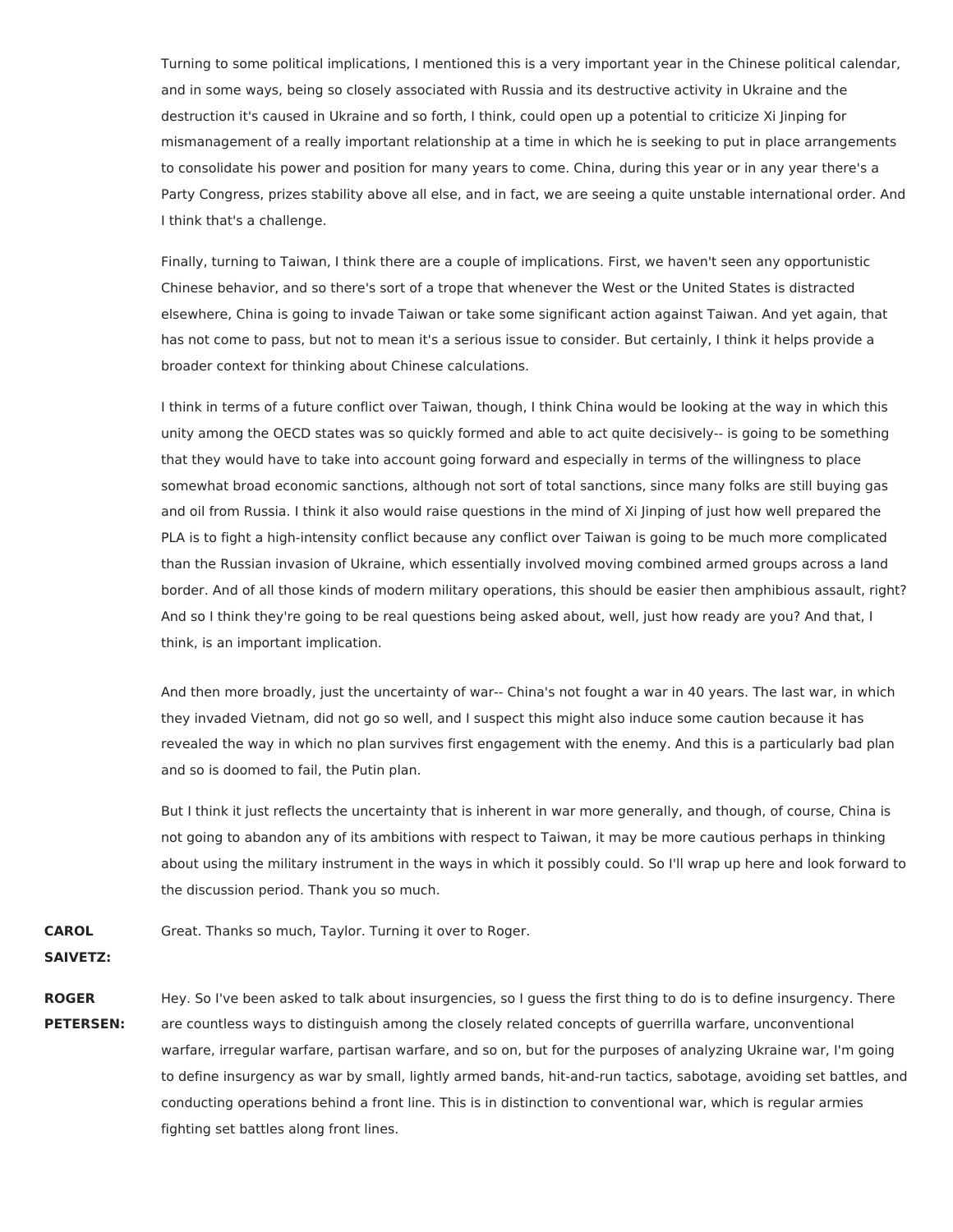Now, when the war started six weeks ago, there was actually a lot more talk about insurgency then than now, and that is because the way the war is actually fought is very much a conventional war so far. Six weeks ago, it was assumed that the Russians would win quickly a conventional war and the Ukrainians would have to turn to insurgency in either part or all of the country. Well, that really didn't happen.

So what is the relevance of insurgency at the current moment of this unpredictable war? There's many scenarios. I'm going to relate the discussion of insurgency to just one of them. Several analysts believe that the Russians are aiming for a frozen conflict. In the Russian version, this is where troops take a section of a target's territory, establish a ceasefire, and then gradually establish longer-term control.

The front lines are frozen. Set battles stop. The occupier has time to consolidate control and wait for favorable terms in negotiations or perhaps favorable conditions to renew the war. And this is what we've seen in Moldova, in Georgia, in Russia's Armenian ally in Nagorno-Karabakh, and in the Ukrainian Donbas region from 2014 until the start of this war.

So what is the relevance of insurgency in considering the possible implementation and success of Russia's frozen conflict strategy? Well, on current strategic thinking, if the Russians believe Ukrainians could produce an insurgency behind front lines, the Russians may be less likely to employ that strategy in the first place. There would be problems of consolidation of the territory, but they'd also need to deploy combat troops from defense to the front lines to police actions in the rear. And there'd have to be costs with little respite. There'd be domestic and international costs.

So if an insurgency seems likely, the Russians and Putin might be more willing to make concessions in current negotiations, or they could just try to take more chances for a decisive conventional victory now. I don't know what Putin really believes are the chances of a significant Ukrainian insurgency, but how should we think about it? Could the Ukrainians actually sustain an insurgency behind front lines?

I think there's four elements to this. One, is there a population willing to provide information and material support to insurgents? Insurgence war is very much an information war.

Related to that, the second point is, is there an absence of a population that's going to provide information and support to the occupying forces? A third point is, local armed organizations, will they be formed? There's a process of forming them around sort of first actors and local leaders, and can they remain hidden and protected? And the fourth is just the level of forces that the occupying force has, or are they able to maintain a presence in localities and able to conduct cordon and search operations, other counter-insurgency operations?

So when we consider these four issues, first, we can think about demography, and it depends how big is this frozen area that the Russians might want. Would they try to take it all the way to the Dnieper River? Would they just basically freeze and maybe incorporate Luhansk and Donetsk? Would they try to expand their operation over the Donbas? If they try to expand all the way to the Dnieper River, it doesn't seem like the Russians have enough troops to prevent an insurgency.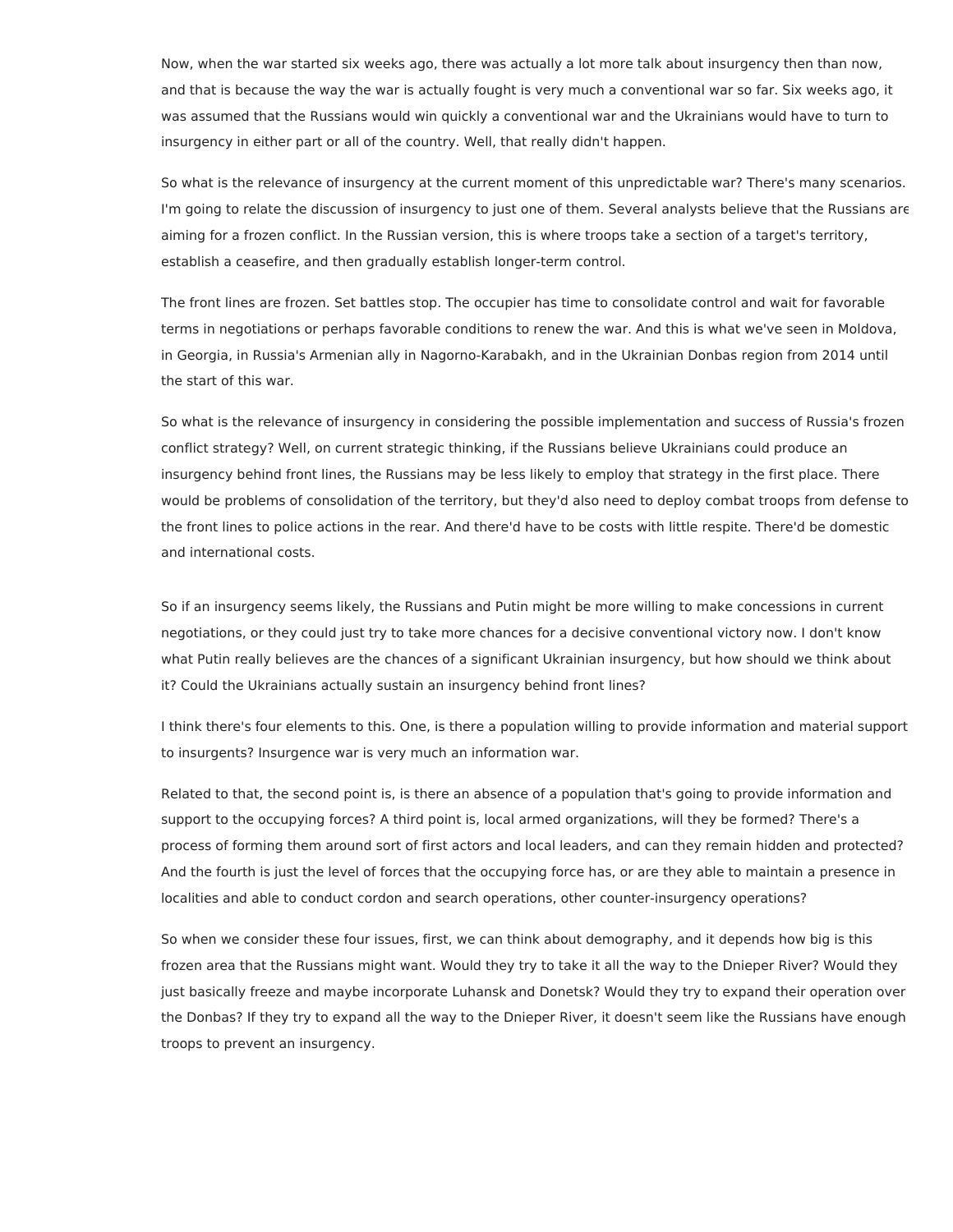In Northern Ireland the British government for 25 years employed about 32,000 security forces for a population of 1.6 million. That's a ratio of 20 per 1,000 residents, 20 security forces per 1,000. At that percentage, Russia would require-- I mean, it's one security force for 20 civilians. At that percentage, the Russians would require 250,000 troops just to control a region of 5 million. They don't have that many troops to devote to counterinsurgency.

On the other hand, if they are just going to try to freeze the smaller area around the Donbas, they might be able to do that very well because, one, the refugees which we talked about here, internally displaced people-- who's going to be left in these areas? Mariupol was 430,000 people before the war. It's now estimated 130,000 civilians, probably lots of them old people, are left there, and a lot of the conscripted soldiers are gone. So who is going to be left there? And the size of it wouldn't be that big. Plus, I think the people who do stay, there's going to be a substantial number of Russian sympathizers or those who are going to make their life with the Russians, and they'll be able to provide support and information.

And so you may get what was-- Crimea was a very easy occupation for the Russians. They could do that, but again, it depends upon Russian ambitions. And if they go for the smaller area, they don't have as much area to bargain in negotiations or bargaining away.

Could the Ukrainians form these local organizations? I think they could because they do have leaders coming from the territorial defense forces. Ukraine does have an idea about people's war or embedded special operations forces, and the members of these cells very possibly have training and weapons. Ukraine has had eight years of preparation for an asymmetric contest, and they have known that NATO will not come on to their territory. So they'd have to fend for themselves.

So I think there's local leadership in parts of these areas. They're going to get support, and the US will support them. The US really supporting insurgency is in the CIA's DNA. I mean, a lot of people don't like that, but that's a lot of what they do. And the stingers and javelins are actually transportable, ideal weapons for hit-and-run and small-group operations, which they've already shown they can do in the suburbs of Kyiv.

Now, on the downside, insurgent organization usually takes time to coalesce and adapt. It really was a fluid environment. If you look at Iraq and Afghanistan after the US invaded, there's really a quiet period because the insurgents had to take a year or two really to get up to speed, and that's a normal phenomenon.

Evading detection-- on the Russian side, now there are drones, satellites, thermal imagery, but it's not clear how competent Russian forces are to actually use this in a counterinsurgency operation. And Ukraine is not Afghanistan. Some people say, well, the Afghans drove the Soviets out with stinger missiles. The Ukrainians can do the same thing with javelins and stingers in Ukraine.

But it's a very different topography. The Russians are using stand-off weapons, missiles, long-range artillery. That's not what you can hit with the stinger. And you have to remember, the Soviets fought for nine years before they left Afghanistan, so even with the demographic, organizational, and weapons advantages that the Ukrainians might have, we should remember that insurgencies are very long. They're on average about 10 years according to most studies.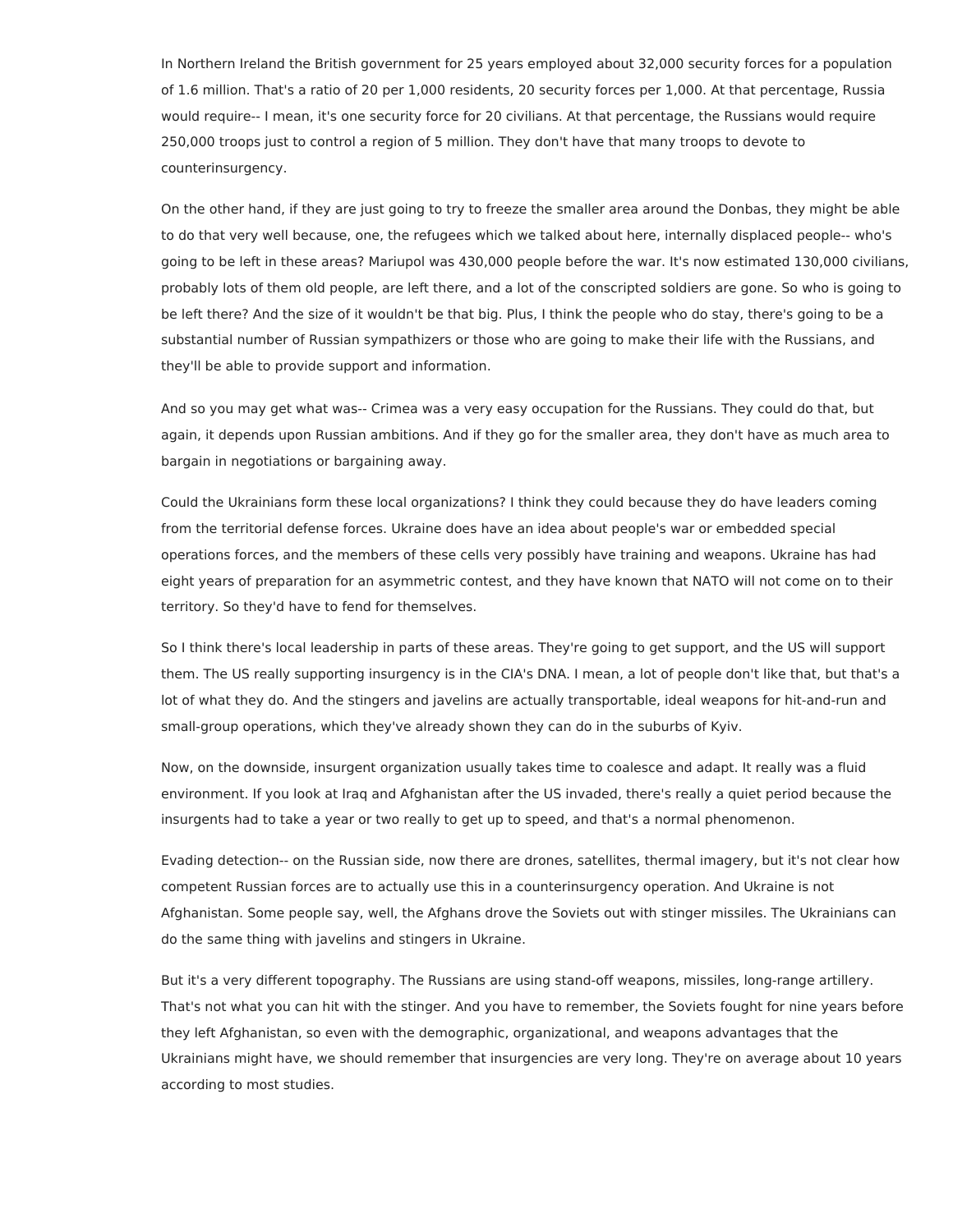Insurgencies are bloody. In Chechnya, there's a population of 1.4 million, and there were 40,000 civilian casualties. Insurgencies also involve a variety of units, some of them criminal or politically unsavory. The Azov Battalion and other forces are going to be fighting or find their way into this insurgency on the Ukrainian side.

So the last couple of points-- some people ask, well, what about nonviolent resistance? If the Russians try to occupy and control and put down a government, could there be an Orange Revolution against this puppet government? Well, what Russia has learned about repression is repression works but not in moderation, if you look at Syria and Chechnya. So I think the Russians will be brutal and likely effective against nonviolent resistance.

And I just end by saying a lot of this is just really speculation. Anybody who actually says they know where this war is heading, we should be skeptical of. Thanks.

**CAROL** That's great, Roger. Thank you so much. Jim Walsh.

**SAIVETZ:**

**JIM WALSH:** Thank you. Hi. I'm Jim Walsh, and I study nuclear weapons at MIT Security Studies Program.

I want to thank Michelle English and everyone at CIS for putting this panel together. I've learned so much, as I have from Carol and Elizabeth about Russia over these many years, and it's obvious that Carol is a great facilitator. She runs a tight ship, which is no small thing. Believe me. So thank you for that.

I've been tasked with talking about the wider implications with respect to nuclear weapons, and I have several points I want to make as I start my timer. One is, as Roger alluded to, the story is not over, and how it ends and how the ending is framed will shape the implications, will shape whether things go in one direction or another direction. And that story isn't over.

And here, I observe that I've already been surprised about what's happened in this conflict. I expect I will be surprised again, that I will get things wrong, and so as we think about the implications, we need to bear in mind the uncertainty right now. Things could break in different ways.

But given that, let me make some general points. One, the general theme when it comes to nuclear related stuff is that nuclear events tend to create cross-cutting impulses. Now, for countries with nuclear weapons, that means, for example, on the one hand, nuclear dangers produce the urge to hug your nuclear weapons more closely in a seemingly more dangerous world.

Now, I say "seemingly" because the nuclear weapons were always there. We just decided to ignore them for a long period of time and focus on proliferation, which is other people trying to get nuclear weapons rather than the countries with nuclear weapons. But those that have them, in a context of insecurity, some people will be drawn to want to draw them close.

On the other hand, for others, it encourages the conclusion that we have been asleep at the wheel and really bad things could happen. Not a lot of confidence in world leadership these days after COVID and all that has happened, so the prospects that someone could use these nuclear weapons and we would be in a terrible world of hurt, that's actually on the table. And for those folks, the impulse is to reduce nuclear dangers. Some will pull them closer and closer, and some will want to reduce them, as this is a reminder of what could happen in the future.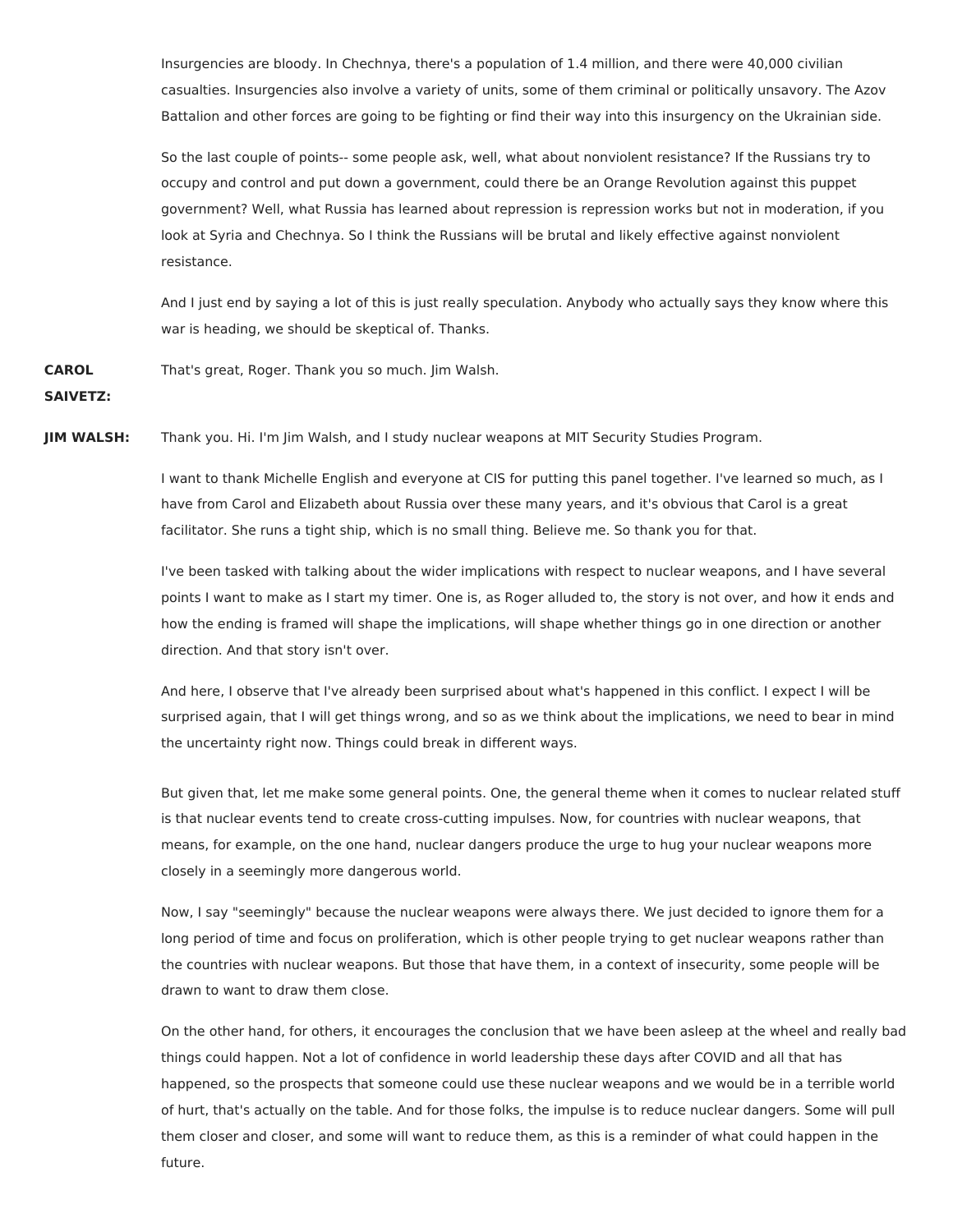So let me speak more specifically about a couple of areas. The first is US nuclear policy. Now, for Biden again, we have this cross-cutting impulse playing out in the particular because Biden, on the one hand, is very pro-alliance. He's all about NATO alliance and South Korea and Japan alliance, and he's an alliance guy.

And he's also pro-arms control, and in this case, those things are in tension. The allies on the front line who depend on the US nuclear deterrent want to see a forward-leaning, robust deterrent posture, which can come in conflict with arms control and disarmament. And we've seen that play out, and so far, I'd say arms control has been the loser on it so far.

What do I mean by that? Well, the first casualty of the Ukraine war for nuclear-related issues was Biden's decision to end the pursuit of sole purpose. This is sort of getting into the weeds, but there's a debate in the US nuclear community, one-sided debate but a debate nonetheless, that we should shrink and reduce the situations in which we would use nuclear weapons, therefore reducing the chances they will be used in conflict.

And so what we should do is promise, as some have advocated, that we will use nuclear weapons solely for the purpose of deterring the use of other nuclear weapons or in response to nuclear weapons, not for other things, because in the US in the past has said, we'll use nuclear weapons for things beyond nuclear deterrence. So in that group includes deterring chemical and biological weapons, and in the case of NATO during the Cold War, it was always US policy that if there was a big battle on the Eastern Front and the Russians, who would enjoy massive conventional advantages if they started to crush our Western European allies-- we would threaten and perhaps use nuclear weapons in the face of losing a conventional war. And this was something that would have said that Biden supported during the campaign that we will only do nuclear for nuclear, nuclear deterrence for nuclear deterrence.

Well, he checked that. That's all gone, and I think the odds of us removing tactical nuclear weapons from Europe have diminished significantly for a period of time. I don't know how long, but it's going to be hard to take them out in the middle of a Russian war.

I think the Nuclear Posture Review, which was supposed to be released, is about to be released, whatever, will include no changes whatsoever that reduce the role of nuclear weapons. Maybe that's a little strong, but you get the general idea. And Biden had pushed for some of that, but in the current political context and given where that plays out in the bureaucracy, that never had much of a chance happening, in my view, to begin with. Now it has even less of a chance.

I guess the good news for me-- and I'm in the minority here-- is I just don't think the Nuclear Posture Review matters very much. I don't think Trump read the Posture Review, would have acted on it. I think when push comes to shove and there's a crisis, there are going to be other things going on. But insofar as that document is important, it will show no progress for arms control, if that's something you like.

And I think for US policy domestically, it means more money is going to be thrown at the Pentagon, and in that rush of-- which has always been the case, right? Congress always approves more money than the Pentagon requests. It'll do so again in fullness, fulsomeness, and some of that will go into things that are nuclear or nuclear-adjacent-like space.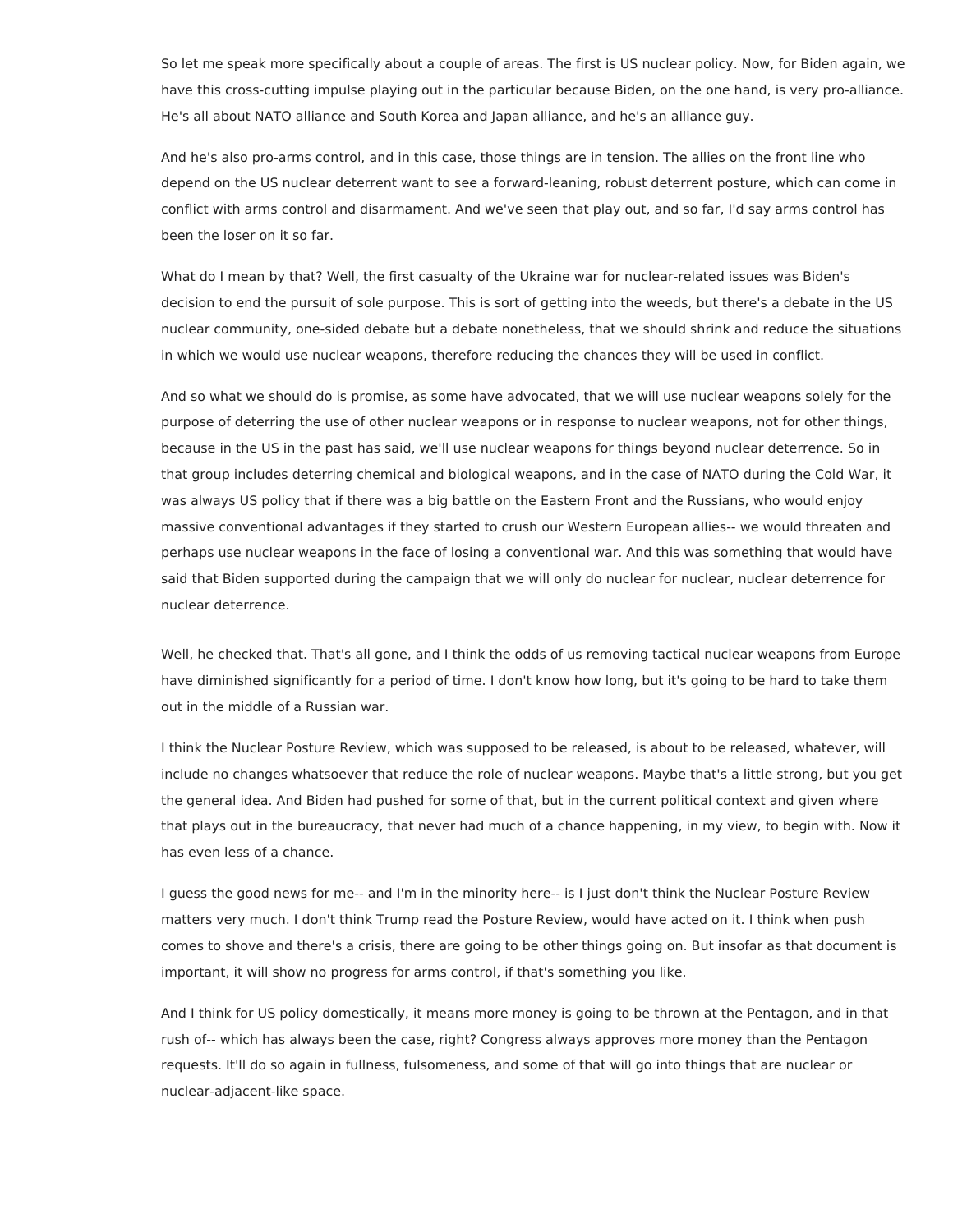All right, let's shift from the US focus to arms control and disarmament more generally. And first, we might think about US-Russian bilateral arms control, the core of arms control and disarmament activities during much of the Cold War, US bilateral negotiations, SALT and START and all that business. Well, at some point, I expect there will be an attempt to restart US-Russia nuclear stability talks.

Events so far and perhaps in the near term will demonstrate the need for that, but it's just really difficult to do under current circumstances. And I think current circumstances could go on for a while. Well, maybe they'll end quickly, but I think this is going to go on for a while. And I think that will continue to impede those conversations. But eventually, quietly, perhaps, at first, but eventually, the two countries will be pressed to talk again to reduce mutual dangers.

Let's talk for a moment about multilateral arms control, and here, one typically thinks of the Iran nuclear deal or the North Korea problem, where you have groups of countries, six or eight countries, depending on the situation, who are cooperating together to try to solve a nuclear problem. Well, I followed nuclear developments in Iran and North Korea for some 20 years, and one of the really sort of shocking aspects of that history is the degree to which Iran and North Korea have been kept separate and apart from other issues in the US-China, and the US-Russian bilateral relationship. Now, it's not a perfect vacuum, and things spill over. But in the main, it's been sort of impressive that even when the US and China are at a low point or the US and Russia are at a low point, they're still able to have enough cooperation based on mutual self-interest that they could make progress on Iran and North Korea as a separate thing.

But now, for the first time that I remember, we are witnessing Russia trying to use its position in the Iran talks as leverage for sanctions against Russia. Now, that didn't go very far, and I don't think it's likely to succeed. But it's definitely a crack in the wall.

And to some extent, it's not surprising. When you're at war, everything else is secondary. And Russia is at war, so Putin's going to make everything else secondary. But that's one of the new things we just saw.

Let me talk for a moment-- and I only have two minutes left-- about Ukraine as a nonproliferation precedent. I think there's a lot of talk about that. So Ukraine gives up nuclear weapons. It's promised that it won't be invaded, is invaded, and the invader makes nuclear threats while invading.

So what lesson does that suggest for other countries? Are we going to see a rush of nonnuclear weapon states reconsider their options for other countries that are nonnuclear in alliances? And I say, for right now, the answer is probably no. It's not clear to me that even though I get the logic that that's what happens in practice.

As a practical matter, I don't think that's how policymaking works. There are large barriers to entry here for nuclear weapons. It's not so much the technology is tough. It's all the stuff you have to do to get ready for it that tells the rest of the world that you're developing nuclear weapons that puts you in their crosshairs.

Now, I think my friends are going to write a lot of articles about the difficulties of extended deterrence and nervous allies, but nervous allies confront their own cross-cutting impulse. A more dangerous world may raise the value of nuclear weapons, but it also raises the value of a US alliance. Nuclear might be nice if you're in that country, and you think that way.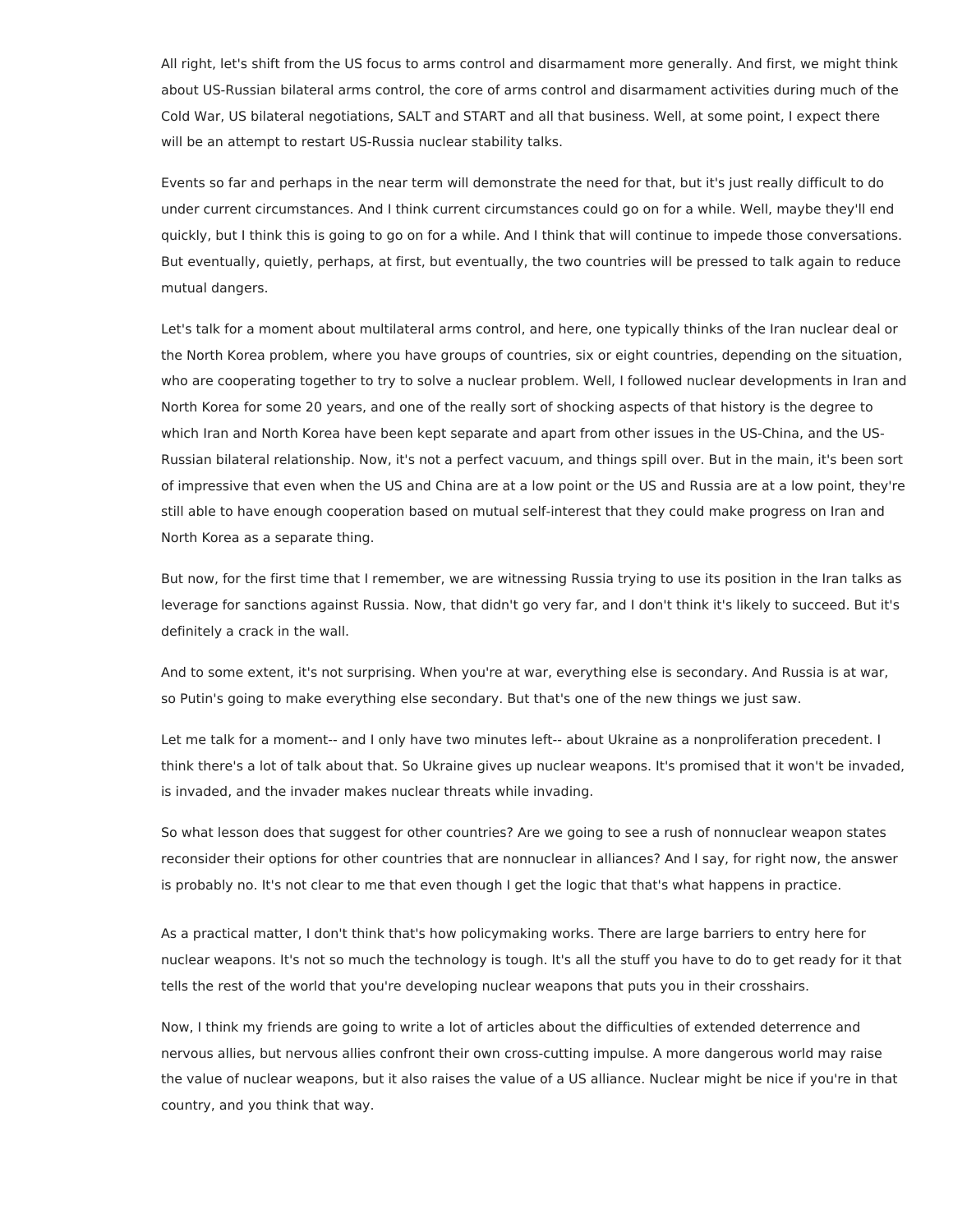But do you really want to go it alone with a nascent nuclear program that isn't quite finished when you can settle instead for a US alliance that gets you both the US military and nuclear weapons? I think it's going to be very hard to beat that deal. It's been hard to beat that deal for a long time. I don't see that changing. And so Ukraine will stand as a horrible irony and tragedy, but I don't think it's going to have a material impact on nonproliferation.

I mean, at the end, I want to say one thing. I was going to pull up a couple of graphs. I won't do it because it'll take too much time. Let me conclude with this, about this moment in nuclear history.

There's limited empirical evidence that this is the highest salient nuclear event for Americans and Englishspeaking people since 2004 if you go to the Google Trends data and if you think of searching on nuclear war as a rough metric for salience for how urgent a problem is. And I've played with different search terms, and I've gone and I've plotted the peaks. And the peaks all correspond to nuclear shocks.

The peaks since 2004 mostly happened after President Trump was elected and involved President Trump in North Korea. That's when people were really, really nervous, the most nervous they've been in 20 years, and now Google Trends says that what's happening now has blown through that as the record and has topped that. So I think it is a moment of high salience for nuclear issues, and that creates opportunities for advocates of nuclear weapons who believe in nuclear deterrence. And it creates opportunities for people who fear nuclear weapons who think that this will lead to an extinction event and that you need to reduce and eventually eliminate nuclear weapons.

And I'm not going to say which way it's going to go, but I can tell you right now, it is a peak moment of saliency. We're going to get a North Korean nuclear test within the year. We're going to have some synergy between those events, and so this could be a big nuclear year or a couple of years where things are in play. Let me pause there so that we can get to questions and answers. Thank you very much.

**ELIZABETH WOOD:** So I'm going to pick up. Elizabeth Wood here, professor of Russian and Soviet history. What a wonderful panel, and we've got great questions coming in from the audience. I want to ask a question to our first speaker, to Jacqueline Bhabha, just to start us off.

> We've had a couple of questions about what's happening with the refugees and in particular the problems of- one person asked about the people of color who've been leaving Ukraine, what's happened to them and the experience of discrimination. Another important question, I think, is the question of trafficking of children and women, which you alluded to as a possibility. The question could be, what do you think is really happening, Jacqueline? Can you fill in on whether we're seeing actual trafficking and what may happen?

**JACQUELINE BHABHA:** Thank you very much, Elizabeth, and thank you to the lively audience in the chat. So let me start with a very gooc point about the African and other people of color residents, students, and others from Ukraine who have also been trying to flee. And it's a very important point, which I neglected to mention just because numerically it is not as significant as so much else that we're seeing, but it's nevertheless important. Unsurprisingly, discrimination and racism are alive and kicking at the borders that surround Ukraine, just like they are everywhere else, and I think in my comments, I did say how distinctive the response to Ukrainians has been by contrast with all the other large-scale forced migrations we've seen recently because, I mean, undoubtedly there's a question of race playing out here very strongly. And so yes, we have seen reports.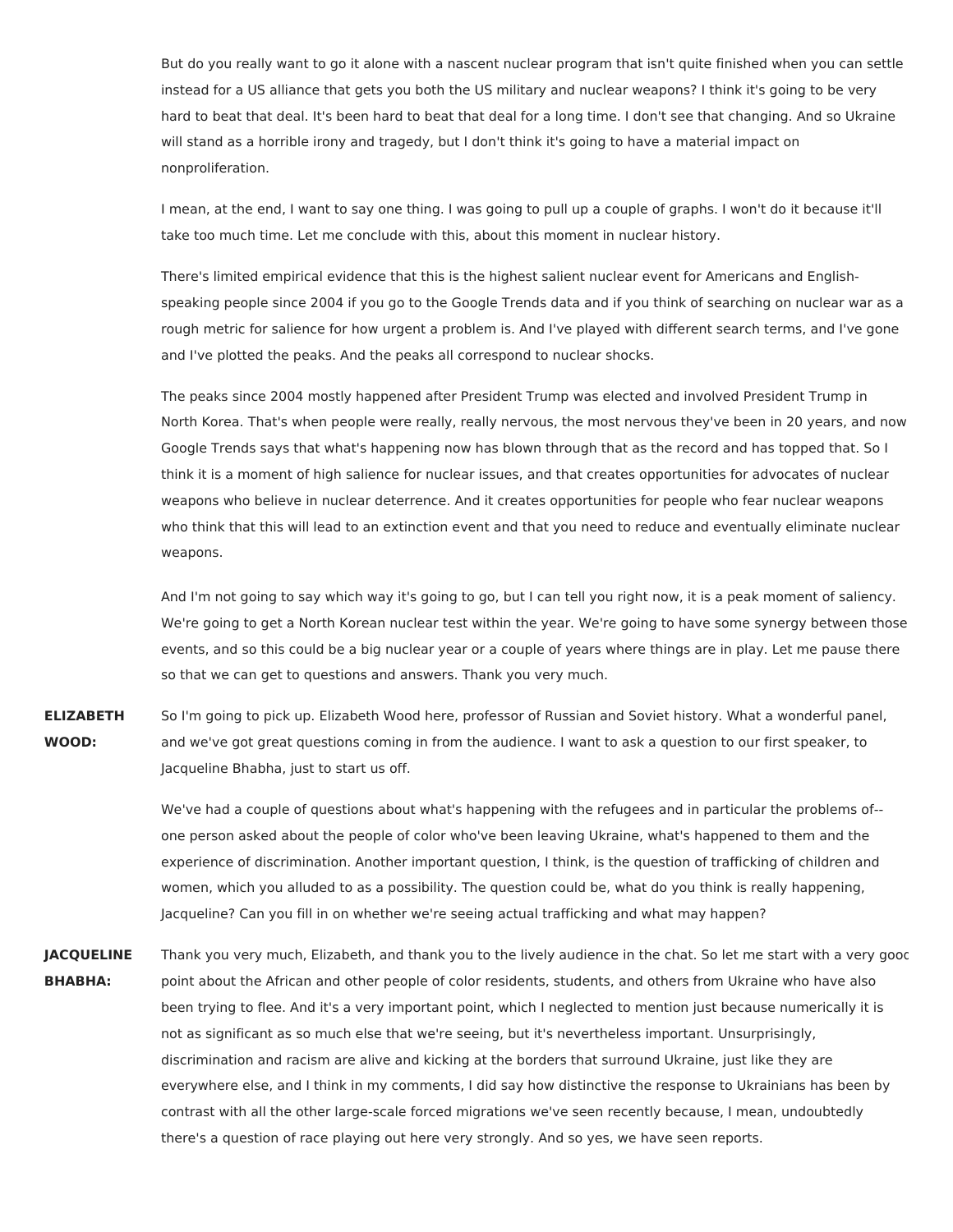I mean, I don't know the total number of people of color residents in Ukraine. I think according to the Nigerian government, there are about 4,000 Nigerians, many students from Africa in Ukraine, and we have seen reports of discrimination, of pushback, of abuse, of people trying to prevent Black and nonwhite students and others from boarding means of transport to escape. So undoubtedly, these incidents exist, and it's deplorable.

I mean, what else can one say? It's unfortunately not surprising, but there certainly are reports. So I'm glad that point was raised, and it's a point very well worth making that even though the general picture here is one of enormous generosity and solidarity, racist divisions still show themselves.

In terms of children, I think, according to UNICEF, there are about 7 and 1/2 million Ukrainian children, and as I said in my earlier comments, according to UNICEF-- and that's my only source-- about half of them have had to leave their homes. Some are IDPs-- Internally Displaced-- and others have crossed borders, the majority with a parent but not all.

And there have been reports. There have been reports from human rights organizations that there have been incidents of trafficking. These are not systematic reports. Nobody has actually, of course, done any systematic research. It's too early, but it's certainly in line with every other major incident we've seen where people helping people to cross borders are kind of cheek by jowl with people who are exploiting situations of vulnerability to make money, to sell children for sex, to capture children for adoption.

We saw this in Darfur. We've seen this in Haiti. We've seen this again and again in the big tsunami in Sri Lanka and other places.

And so there have been reports that this is happening. I cannot point to particular traffickers or particular organizations that are involved, but there has been a lot of activity of traffickers in Eastern Europe for decades. And so it's hardly surprising that these abusive, exploitative phenomena are taking place in this context.

**CAROL** Thank you. Joel, we have a question for you about cyber, if you're still there.

### **SAIVETZ:**

### **JOEL BRENNER:** I'm here.

**CAROL SAIVETZ:** OK, good. I didn't see your picture. Several different people asked two sort of interrelated questions. One, what is the role of nonstate cyber actors in all of this? And we've heard reports about Anonymous and everything else hacking into Russia.

> And somebody asked a really important question, I think, about can we use some of our cyber technology or could some of these nonstate actors use some of their cyber technology to get information into Russia. The big report has been that the average Russian citizen doesn't know the reality of the war. How do we break through that using our cyber technologies?

**JOEL BRENNER:** Nonstate actor-- I mentioned in my opening remarks that the Ukrainians have started an IT army. That is fundamentally a group of organized and semi-organized and unorganized private-sector actors, hacking into Russian networks, and we've seen Anonymous and others from the outside. I don't have data on that, but I know that it's happening. And it's happening quite intensively.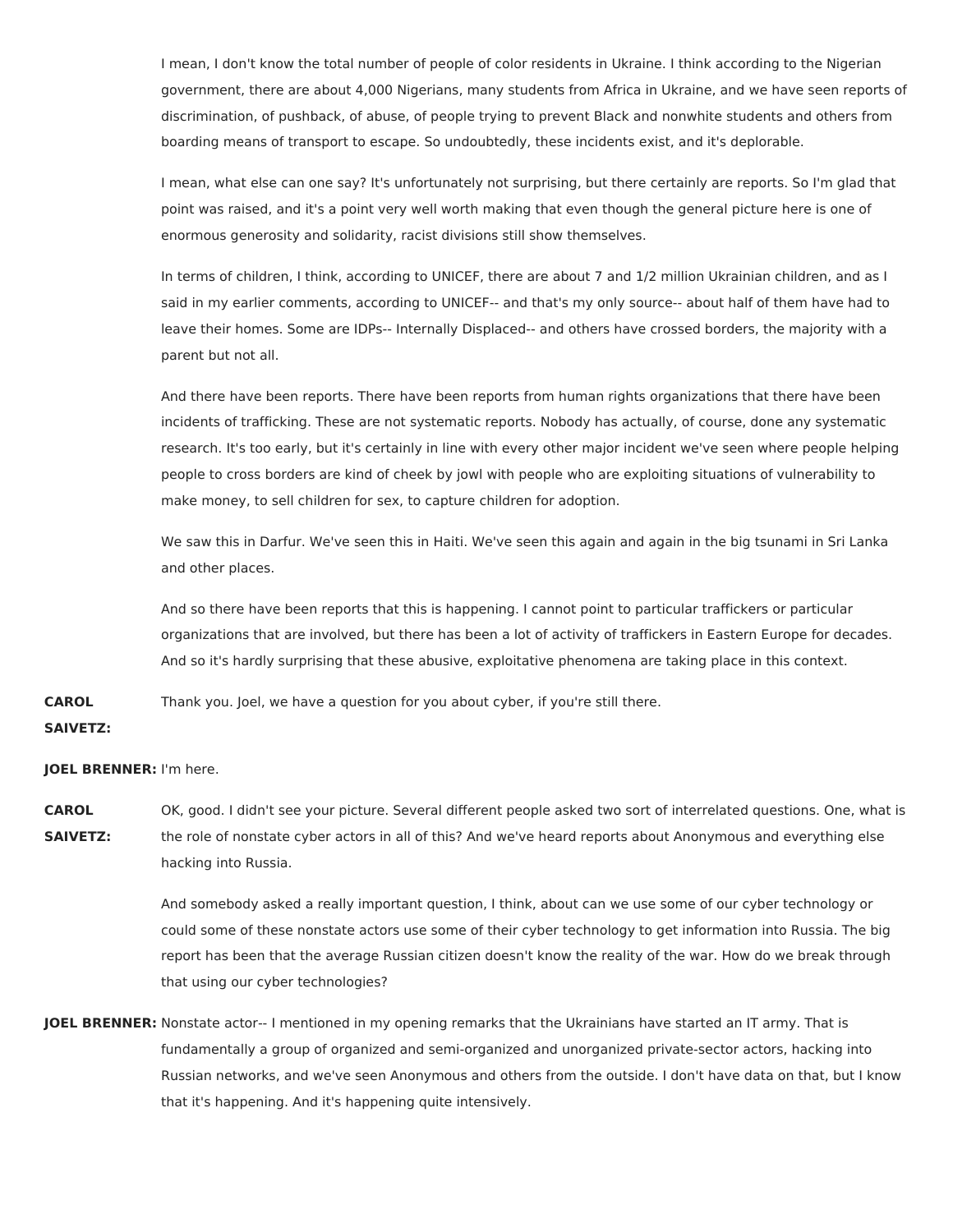It's a really good question, the next question about how do we get data into Russia. Putin has closed down Twitter. He's squeezed down everything that he hasn't closed down in order to control his information space. Friends of mine in Russia say that every 12-year-old knows how to use a VPN now. I expect that's an overstatement, but I think what we're seeing in Russia is a further breakdown of the population between old and young in terms of what they know.

This is a very hard question, and I think that the private sector and private actors may have a substantial role to play. But I can't specify because I don't know what the particular channels would be best used and how successful the Russians could be in countering those channels. I expect that we will have a cat-and-mouse game here, but to a large degree, the Russians have closed themselves off. This will be hard.

**ELIZABETH WOOD:** Great. I will say that I have an MIT student who is studying cyber controls, and he has argued that the Russians are on the verge of being able to block VPN. This is very scary. MIT students sometimes [INAUDIBLE] very interesting studies.

> Some questions for Taylor-- what about the Russian oil that is imported into China? Another question about Russian involvement in Chinese military hardware-- will Chinese send engineers to Ukraine for reparations? But also, where does Ukraine fit in the larger Belt and Road project of China? Are the Chinese concerned about their own economic efforts?

**TAYLOR FRAVEL:** Right, so there's a lot there. If I don't get to all of it, please remind me. So I guess firstly on the oil and gas, I mean, China imports, I guess, decent amounts of both from Russia.

> I suspect that will continue, and I suspect the price might even fall. So in that sense, it, from China's standpoint, might be quite positive, especially as there are fewer buyers elsewhere, although China has been very careful to, I think, purchase or not issue letters of credit in dollars but rather just in Chinese currency. But again, that's also an area that's not fully sanctioned more broadly.

> In terms of the Chinese military and dependence on Russia, China buys some very selective systems from the Russians, notably surface-to-air missile systems such as the S-400, but it really manufactures almost all of its own hardware now. In some cases, it's reverse-engineered Russian systems such as the Su-27, which is a fighter aircraft that the Chinese call the J-11, and in some areas like ballistic missiles and probably cruise missiles, China's technology is probably farther ahead of Russian technology. So there is a lot of military dependence, although there is dependence on sort of specific systems. China's much less dependent on Russia for military hardware than, say, India for whom something like 60% to 70% of its advanced systems are all sourced from Russia, which is probably the main reason why India also has not condemned the Russian invasion as far as I know.

In terms of the economic components, Ukraine is important for the Belt and Road, but in some ways Russia is even more or equally important for the Belt and Road because of the rail routes that would take goods from China through Russia before then branching off into different European areas. And so one of those branch lines would go into Ukraine, which would then go into other parts of Southern and Central Eastern Europe. Other rail lines will go into Northern Europe. And so it's not just Ukraine that matters here for China, but that Russia actually matters in terms of the connectivity portion of the Belt and Road.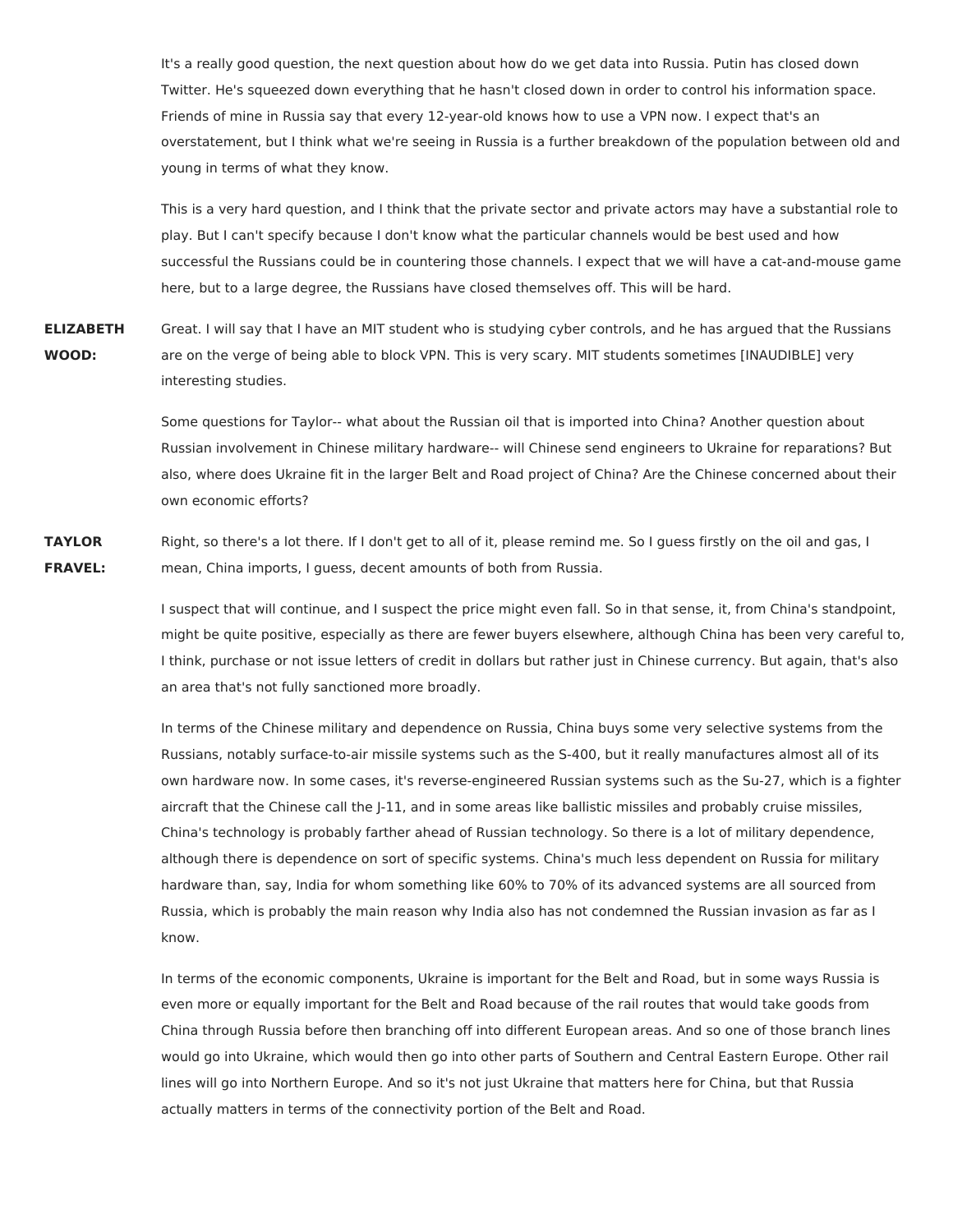That said, the rail connectivity portion, I think, is a nice symbol of what China is trying to achieve in the Belt and Road. As a practical matter, container shipping is still going to be much cheaper than rail shipping, although it won't be quite as fast, but it'll have much more capacity than rail shipping. And so the loss of access to these rail routes for some period of time I don't think is going to have a significant effect on overall trade levels, all else held equal because, of the ability of the Chinese to rely on their container shipping fleets. It just takes a little bit longer, even though it's cheaper.

Ukraine itself, though, is important for China for other reasons. China buys a lot of grain from Ukraine, as do others, and it's a way in which China's been able to diversify grain supplies away from the United States. Ukraine also has a very sophisticated defense industrial base, and over the years, China has bought specific systems that have been sort of engineered and designed and manufactured in Ukraine, most notably jet engines, which is a real deficiency in the Chinese Air Force. And so I think from a purely economic standpoint, the destruction in Ukraine is certainly not welcome from China's standpoint. So I think I've covered everything you asked, Elizabeth, but if not, please let me know.

**CAROL SAIVETZ:** Great. Thank you. We have a really interesting question about European dynamics, and Roger, I think I'm going to turn to you because the questioner asked about Serbia and Hungary particularly and yesterday's elections there. What does that portend for the unity of the Western alliance against Russia in effect on behalf of Ukraine, and what do you see going forward?

**ROGER PETERSEN:** Well, I mean, Hungary and Serbia are not exactly the major powers of Europe. Being married to a Serb, someone of Serbian background, I can say that they got bombed for 78 days by NATO, so what do you want from Serbs? And they're not that anti-EU. They'd like to belong to the EU, but you don't really like people that fought what they consider an illegitimate war against you. There is some cultural affinity with the Russians, but I wouldn't actually overstate that.

> One idea that this war was going to end illiberalism in European states. I think that's probably overblown, to tell you the truth. I mean, you can see that in Orban. You can see that in Serbia. I'm not sure that we're going to take that lesson.

> A lot of people sort of were thinking, well, you can't be connected to Putin and survive, but I think, given the oil dependence and all that, a lot of people are thinking, well, you've got to be realistic with this. So it's not clear, again, where the domestic politics in Western Europe go, but it's no doubt that the Ukrainians have won the information war and that they've solidified Western Europe, although looking at how wars go, I'm not sure that after another month that this is going to be-- it's going to be routinized. People are going to get tired of Zelenskyy, actually. I mean, right now, he's a hero, but there's only so much you can try to use guilt against people. And we'll see where this goes, and that's why if it goes into some frozen conflict insurgency, this could be years and years of war.

> The sanctions-- talk about Serbia. The US had completely destroyed Serbia's economy. It didn't change the outcome of the war or anything, and Milosevic only was out of power in Serbia after he lost the War of Kosovo. So if I were Putin to look at that, it's like, I can withstand sanctions, but I can't withstand losing a war, which is just going to make this thing go further and further, actually.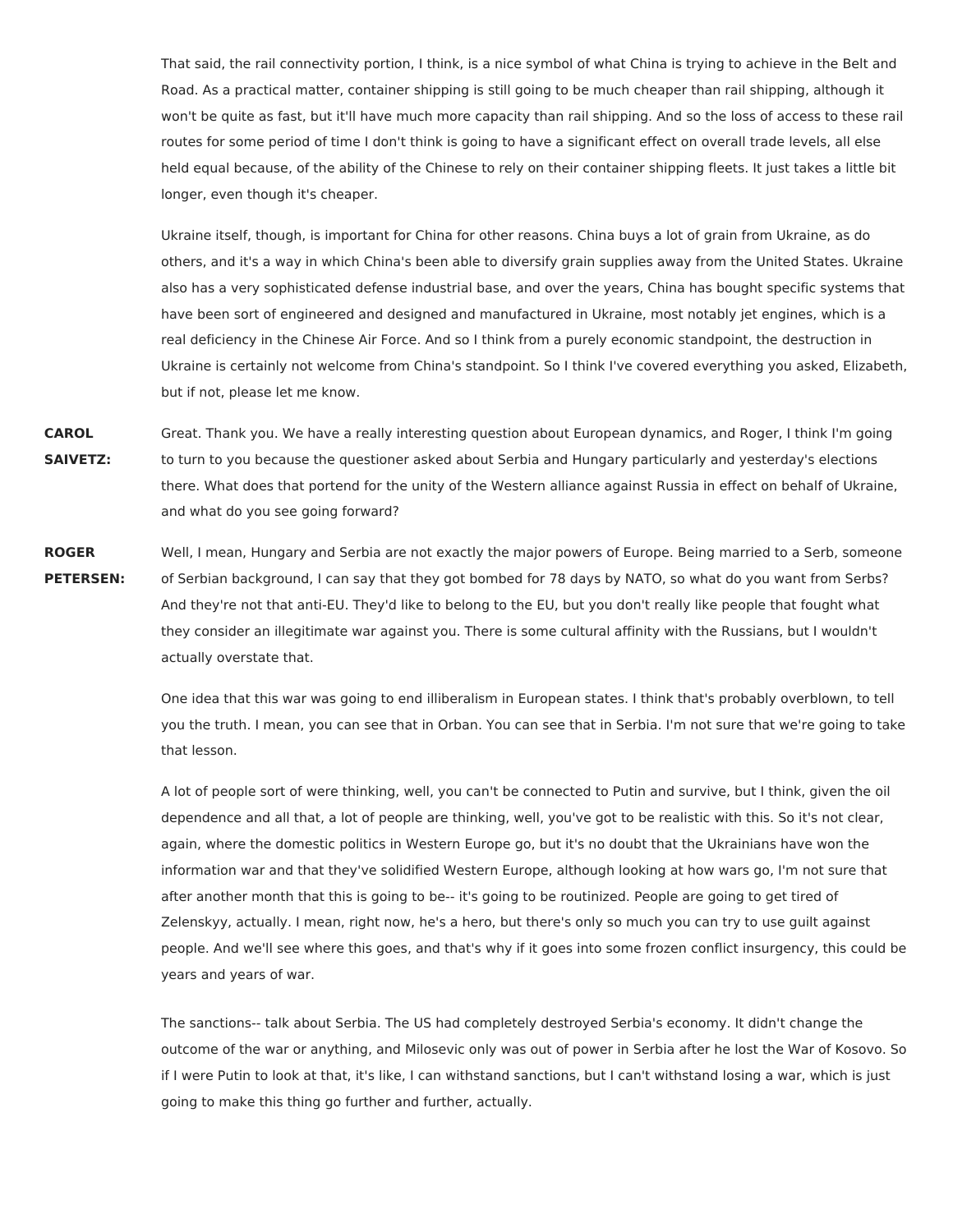- **ELIZABETH WOOD:** All right, let's take a couple of questions for Jim Walsh. We've got a question. If Russia uses tactical nukes, how should NATO and the US respond, which I think is related to another very, very important question. Should the US get more involved diplomatically, and what about pressure between NATO and the US? Are there diplomatic ways that this can be headed off? And then the last question is, it's not quite your field, nuclear power plants, but I have definitely heard people arguing that having nuclear power plants in the way of potential strikes might be an argument for trying to wean countries off of nuclear power. And I'm curious if you have a thought about that, so yeah, how to respond if there's tactical nuclear weapons by Russia.
- **JIM WALSH:** All terrific questions. I probably won't give them the treatment they deserve, and certainly, the first question on Russian use of tactical nuclear weapons and a US response will be very unpleasing to people. I think in the main, we should expect that the US will be quite reluctant to respond to a Russian tactical weapon used in Ukraine not involving NATO. But let me say, this is going to very much depend on the circumstances. You can theorize about might Putin do this, and then what you find out as life plays out, it really is the details that sort of drive this.

And so let's say there's some scenario where the reason why Putin's using tactical nuclear weapons is he's losing. He's facing the prospects that Roger just suggested, that somehow this thing gets away from him, and he's about to suffer an enormous defeat. And he hits a Ukraine military target as a demonstration shot or maybe against a very small military target, which is still using nuclear weapons and killing tens of thousands of people, but it's not attacking a city. If the US believes that it can win and enforce punishment conventionally without having to resort to nuclear weapons, it will do that as much as it can. I think once you cross the line into retaliation, you're in a whole new world.

Now, let me say, having talked about this very scenario in class this semester I am teaching in the physics department, that you might reasonably ask, well, if Putin uses a nuclear weapon and we don't respond, does that make the world safe for the use of nuclear weapons? Is the lesson drawn that others can do it, that he could do it again if he got cornered and started to lose? And those are serious questions, and there aren't great answers here. And this is one of the reasons why I think we should be reducing nuclear weapons, is that we're in a domain where basically there aren't a lot of good choices.

Should the US be involved diplomatically? Yes, absolutely. You have to stay with diplomacy because you don't know when it's going to happen and mature and ripen to a point where it's going to be meaningful, and if you have to wait to the point where it's exactly right to do it, then you won't be ready to take advantage of the moment. So it's a constant thing even though it's fruitless most of the time.

And as for nuclear power plants, it's unlikely to mean the end of nuclear power. Nuclear power-- there's a big debate whether it's good or bad. My own assessment, having studied it recently with respect to laser enrichment, is the economics do not point well. The industry's own numbers have them declining. Staying the same is their best 30-year prediction at this point, International Nuclear Institute, but they're probably going to decline because they're not cost competitive.

So this adds to those reasons, but I don't think it's going to be something that's really a driver. Nuclear power will win or lose, survive or not survive based on whether it can economically and maybe for climate deliver on its benefits, and that's always been the problem. So let me stop there.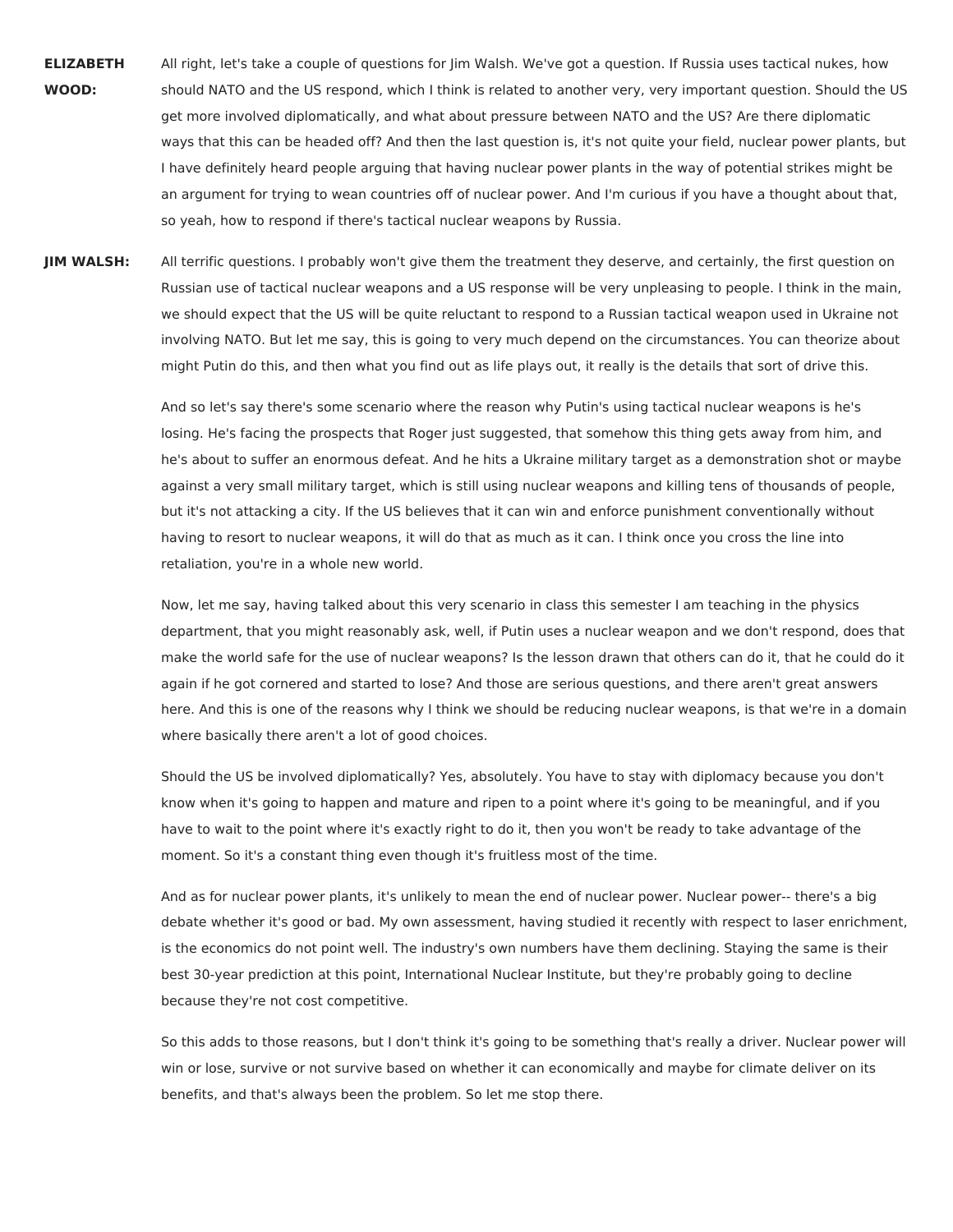**CAROL SAIVETZ:** Great. Thanks, Jim. Taylor, we have a couple more questions for you on China's role. One questioner asks whether or not ultimately China would help Ukraine to rebuild and would send engineers, et cetera. Would they be willing to take that risk? Would it aggravate the Russians?

> And another questioner asked, how dependent is China on Russia's military technology? I know that they've had some joint production agreements and everything else. What is the relationship between the two militaries at this point, and how does that impact the crisis?

**TAYLOR FRAVEL:** Thanks, Carol. So on the question of helping Ukraine rebuild, I think China and Chinese firms in particular would be quite willing to do so, and they may have some natural competitive advantages that they have developed through various Belt and Road-style investments and infrastructure and so forth. I don't think China would necessarily shy away from that, especially because of this sort of pro-Russian neutrality. Helping Ukraine rebuild is something I think China could get behind while still at the same time wanting to maintain its ties with Russia. That said, I don't think that they would perhaps go into the most dangerous areas.

> In terms of ties between the Russian and Chinese militaries, at the technical level, China buys very select systems from the Russians, as I mentioned a few moments ago, notably surface-to-air missile systems. There's some cooperation in terms of early warning defense systems and so forth, but in the main, China buys much less than it purchased, say, in the mid-1990s or in the mid-2000s. China makes all of its own surface combatants for its naval forces. It manufactures and designs all of its armored forces and so on and so forth.

And so the other area would be in very advanced fighter aircraft. The Su-35s are still systems that China purchases from Russia, but it's a small share of their overall weapons imports. And China overall is not a big importer of weapons anymore, and here, there's a stark contrast with some other countries around the world.

The ties between the Russian and Chinese militaries beyond technology are growing. I mean, you have sort of an increasing frequency of joint exercises between the two over the last 10 years, culminating most notably in exercises that were held in the last two years, which sort of featured a larger Chinese participation and some willingness to exercise in the areas of combat operations and not just humanitarian assistance and so forth. And so it's a growing relationship, but it's growing from a pretty small base. And I wouldn't say necessarily it's particularly close, and I think despite the February 4 statement and the areas of political agreement between China and Russia, I think the Chinese military probably does watch-- sorry, the Russian military-- excuse me- watches the Chinese military with some sort of concern.

I mean, nevertheless, the relationship is good enough that Russia moved most of its forces from the Far East and put them in Ukraine, right? So China has enabled Ukraine in a way, which is to say that-- Russia in a way over Ukraine, which is to say that Russia has absolutely no concern about any vulnerabilities in its East because of this political relationship. And the troop movements, I think, made that abundantly clear. Thanks.

**ELIZABETH WOOD:** OK, so we're coming toward the end of an absolutely fascinating panel about the many different aspects of this war. One thought I had for a way to end this-- ask each of you, our speakers, to go back and think about two questions. And one might be better for you, and go in the order that we have presented.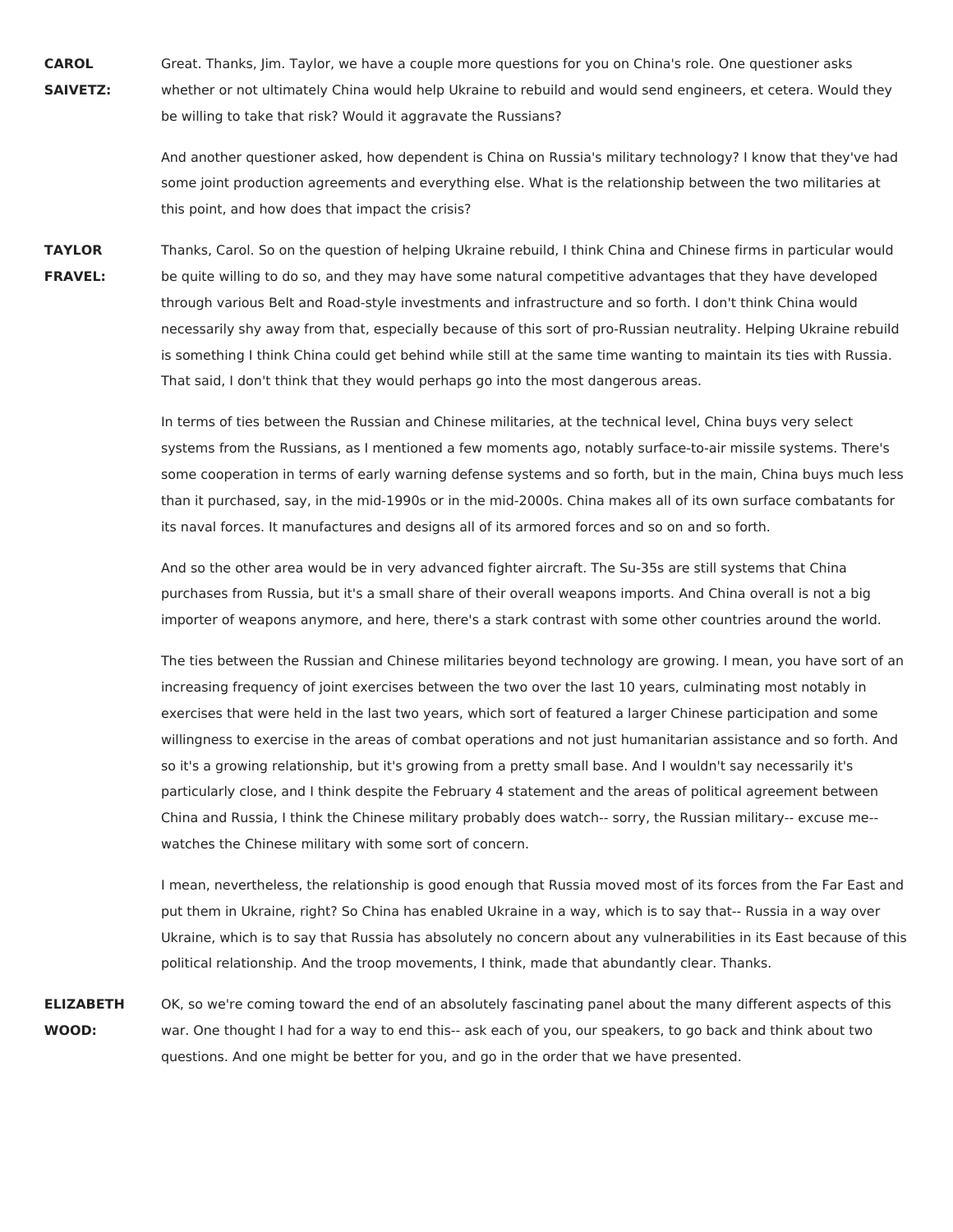Is this a different kind of war from the perspective of each of your topics, and do you see a way to end this war relating to your topic? Are there ways that knowing what we know about refugees, cybersecurity, China, nukes, and insurgency that we can-- is there anything we can say about how this could end? So let's start with-- again, go in the order you spoke in. Jackie, what do you want to leave the audience with about this as a kind of war and its potential end?

### **JACQUELINE BHABHA:** Thank you, Elizabeth. I would say from the point of view of refugee protection, there are enormous similarities but also differences to previous wars. The similarities, of course, are the extraordinary human suffering and the dramatic disregard for the protection of innocent civilians, which we see increasingly in war, and the implications this has for disruption of life, not only now, not only in the short term but possibly for several generations. That's the commonality.

The difference is, as I said, the extraordinarily generous response from the European Union, which really stands in stark contrast to the response of any global North state or region to any large refugee crisis of the last postwar period. So that's the difference. That's the kind of what's encouraging, if you like.

In terms of bringing this conflict to a conclusion, obviously-- and I'm no expert on this. Obviously, there has to be a diplomatic solution, and I think the experts that you've invited are better positioned to answer that. But in terms of the enormous scale of human suffering, one can only hope that something happens really soon and, in the meantime, that humanitarian corridors at least as a minimum are protected.

## **SAIVETZ:**

**JOEL BRENNER:** Every war is different. I think one of the things that's clear from this one is that insofar as cyber is concerned that it's an aspect of war that is going to be involved in every kind of conflict, whether shooting breaks out or not, and certainly again after it breaks out. But then after it breaks out, it seems to become a lot less important. That's one thing we've seen.

> It seems to me, though, that we're looking at the warfare in Europe now. It looks to me back to the future. We have got past the idea that warfare between states, modern states, is impossible because of nuclear weapons. We're now seeing warfare that looks like old-fashioned warfare over borders. It looks a lot like warfare from the 1860s in Europe or 1870 in Europe.

> And as for ending it, ending it with a border adjustment created by force is contrary to everything all of us thought we thought about international relations in our adult lives, but that is how it might happen. Whether a border adjustment would be acceptable to Ukraine is really the question, and I don't think that could happen till the 13th or 14th round of a 15-round fight. We're not there and won't be there soon, and I think I'm afraid that I share Roger Petersen's view that this is going to be long. It's going to be nasty. It's going to be involved a lot of human suffering.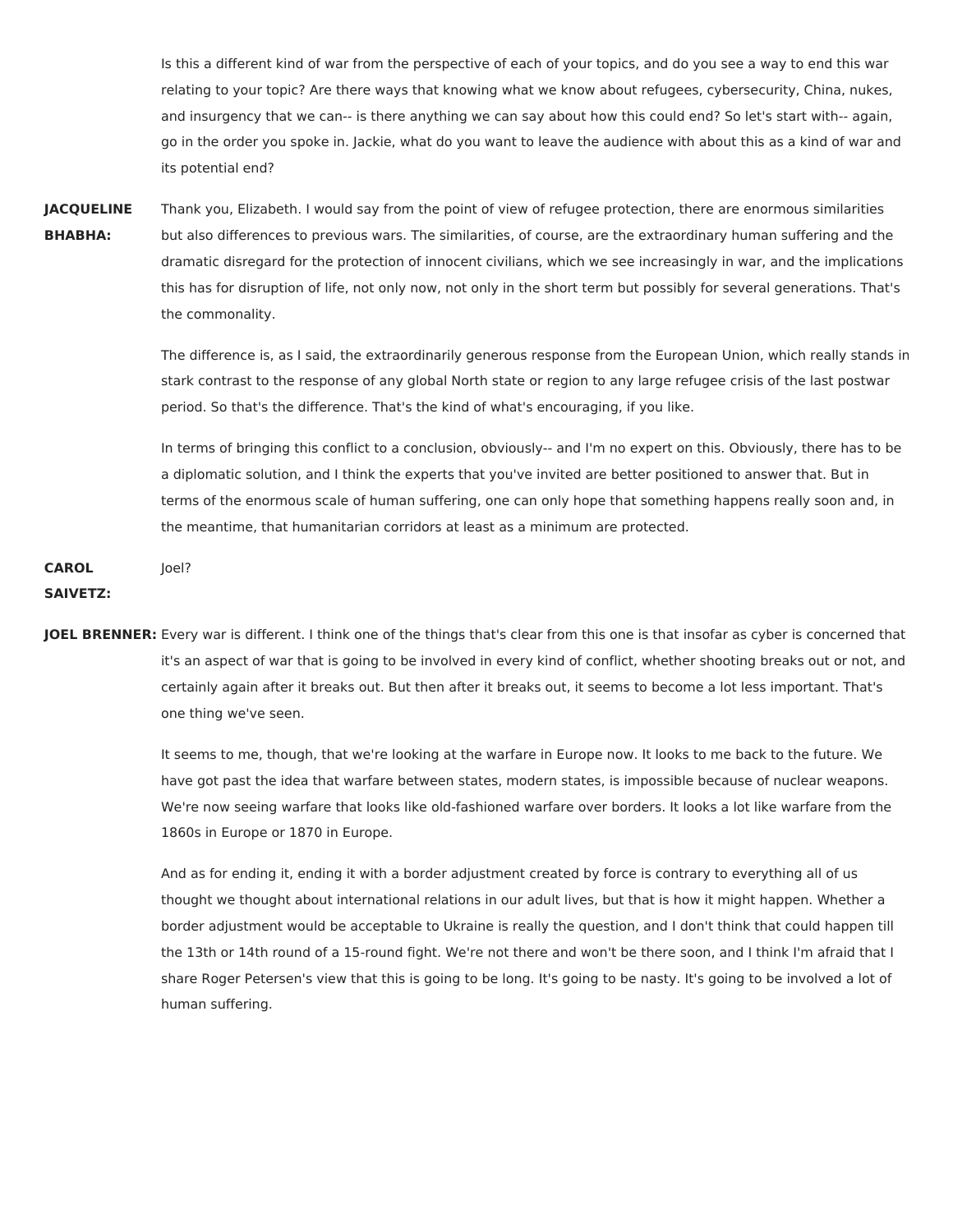And remember, also, it's hard to think about this, given what the Russians are doing now. In the long run, we're not interested in isolating Russia. The question is, can Russia be incorporated into what we in the West think of as a civilized international order? Because if not, we're either driving them permanently-- or whatever that means in international relations terms-- but in the long term into the arms of the Chinese, which is not in our interest. What we create then, even separately, is a volatile, unsatisfied, revanchist state which will continue to cause trouble. We don't want that.

**ELIZABETH WOOD:** Great points. OK, let's turn it over to Taylor.

**TAYLOR FRAVEL:** So in terms of the war itself, I agree with Joel. Every war is unique. I think one notable aspect of this conflict is, certainly for American audiences, it's been a war in real time. I mean, you can go on social media and basically follow the fighting in many places. I think it's a distorted view. It's not necessarily an accurate view, but even with the last crises involving Russia, I don't think it was this way. And so this is a new aspect of war that makes it seem more immediate, more pressing, and so forth.

> On how it will end, I'll comment on China's role. I don't think China will play a big role in the conclusion of the war because that would require China playing a role in directly sort of assuming a leadership role in mediating a dispute in which it sees as being very far away from itself. I think this also means that we should not expect China immediately to seek global leadership in many other areas because, of course, one has to take risk to be a global leader, and this is an area where they've clearly shied away from leadership, even though perhaps having some potential leverage that they could use to bring about its conclusion. So I think it will really probably be a consequence of a hurting stalemate on the battlefield, and China may help on the margins but won't be decisive in its resolution.

**ELIZABETH WOOD:** OK, Roger, let's get your perspective on is this a different kind of war?

**ROGER PETERSEN:** I mean, the shocking thing is just how this is a conventional war, and cities are going to be bombed back to rubble like Warsaw was. Joel goes back to 1870, but we're talking about the same things in Security Studies, really, is offense, defense, dominance, is same kind of concepts you were like 40, 50 years ago when I was-- well, I'm only 62, I guess, so not 40 years ago when I was in college-- still the same stuff. So I think that's the interesting thing about it, and we don't seem to have norms about killing civilians. That hasn't even changed. That's just going on.

> But where is this going? One of our key pieces we teach people in war classes is an article called "The Rationalist Theory of War," and it's an article by Jim Fearon. But the idea is that wars can't end until both sides have sufficient information about the capabilities and resolve of the other side. And in fact, one of my recent PhD students is now the director for Western Europe for the National Security Council, Lieutenant Colonel Tim Wright. And another one of our grad students meet him down in Washington, and he says, I use that article every day. Professors like to hear this, that they actually teach stuff it's relevant.

But I use that article every day to think where this war is headed. And where is there going to be a point where the information where both sides are clear? Taylor references with a hurting stalemate, that both sides become clear that this is our capabilities. That's their capabilities. That's their resolve, our resolve, and then you can come to negotiations.